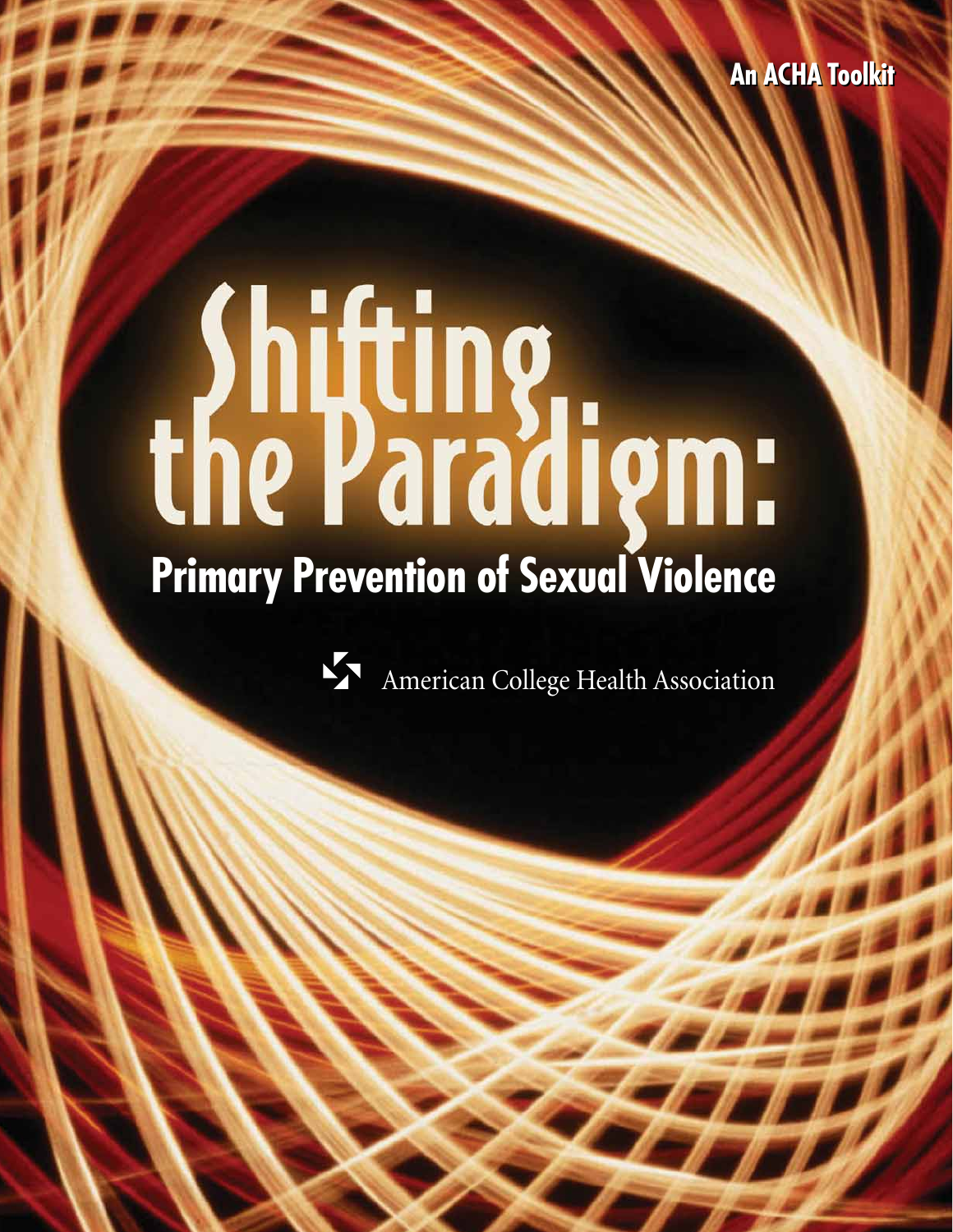# Table of Contents

| Background                                                                                                                                                                                                                     |  |
|--------------------------------------------------------------------------------------------------------------------------------------------------------------------------------------------------------------------------------|--|
| ACHA Position Statement on Preventing Sexual Violence on College and University Campuses 5                                                                                                                                     |  |
|                                                                                                                                                                                                                                |  |
| Re-visioning the Sexual Violence Continuum (a) and the second continuum of the Sexual Violence Continuum (a) and the vision of the Sexual Violence Continuum (a) and the vision of the vision of the vision of the vision of t |  |
|                                                                                                                                                                                                                                |  |
|                                                                                                                                                                                                                                |  |
|                                                                                                                                                                                                                                |  |
|                                                                                                                                                                                                                                |  |
| Preventing Sexual Violence through Empowering Campus Bystanders (and all contained according Sexual Violence through Empowering Campus Bystanders (and according to the containing of the                                      |  |
|                                                                                                                                                                                                                                |  |
|                                                                                                                                                                                                                                |  |
|                                                                                                                                                                                                                                |  |

The American College Health Association (ACHA) will be the principal advocate and leadership organization for college and university health. The association will provide advocacy, education, communications, products and services, as well as promote research and culturally competent practices to enhance its members' ability to advance the health of all students and the campus community.

Shifting the Paradigm: Primary Prevention of Sexual Violence was developed by the American College Health Association and supported by The Centers for Disease Control and Prevention (CDC) Program Announcement #05040 (US4/CCU324945-02): Enhancing Healthcare Providers Ability to Prevent Sexual Violence. Its contents are solely the responsibility of the authors and do not necessarily represent the official views of the CDC.

August 2008



891 Elkridge Landing Road, Suite 100 Linthicum, MD 21090 Tel: (410) 859-1500 www.acha.org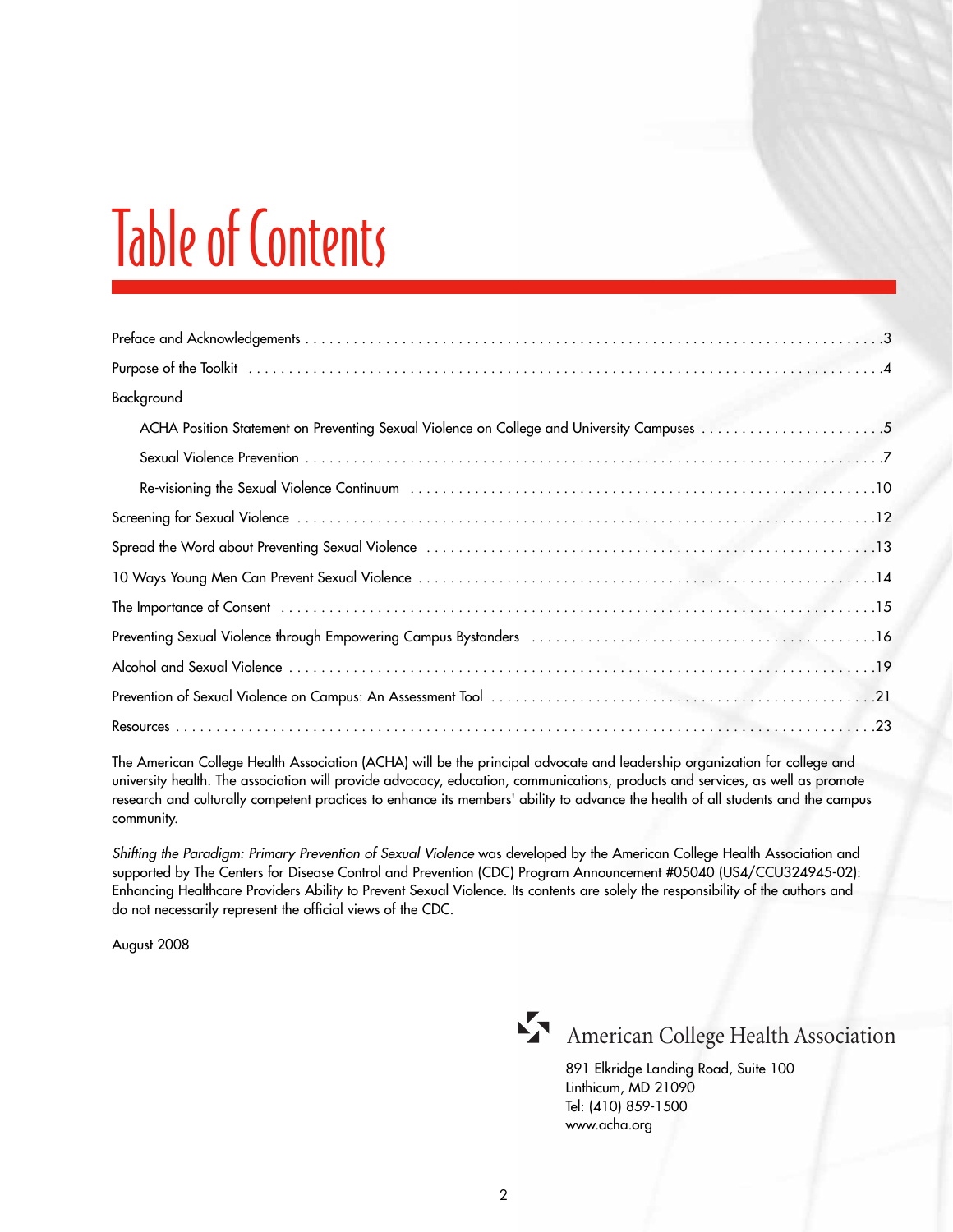# Preface and Acknowledgements

## Preface

The 2005 ACHA Campus Violence White Paper (www.acha.org/info\_resources/06\_Campus\_Violence.pdf) stated that

"…acts of violence have continued to force U.S. colleges and universities to address the dangerous and alarming violent events that send shockwaves throughout many campuses and compromise students' health and safety."

The Campus Violence White Paper also reported that "approximately 20-25% of college women are projected to be victims of an attempted or completed rape during their college careers." Further, in the Spring 2007 ACHA-National College Health Assessment, 3.9% of college women reported attempted or actual sexual penetration against their will within the last academic year, 10.6% reported sexual touching against their will, and 1.9% reported a sexually abusive relationship. College men reported 1.4%, 4.4%, and 1.3% on the same variables respectively. Clearly, the challenge is upon us that more needs to be done to address the prevention of sexual violence on campus.

While there is a rich volume of tools, knowledge, and resources for intervention after sexual violence, the emphasis of this toolkit is to encourage **prevention** activities that take place **before** sexual violence has occurred and create social change and shift the norms regarding sexual violence. As D. Lee, L. Guy, and B. Perry state:

"To address sexual violence prevention in a truly comprehensive manner, strategies to prevent its initial perpetration and victimization (primary prevention) must reach the same level of efficacy and adoption as programs that respond to its consequences" (page 7).

Thus, a primary prevention approach to preventing sexual violence requires a paradigm shift in the thinking of the campus community. Primary prevention helps create environments that promote respect, equality, civility, healthy relationships, and healthy sexuality — and ultimately, a campus environment where students are safe and learning successfully.

The campus community has a stake in preventing sexual violence and all members have a valuable role to play. With our commitment, we can raise awareness of the primary prevention of sexual violence within our college communities. We hope this toolkit is a start on this much needed journey.

## Acknowledgements

ACHA would like to thank Joetta L. Carr, PhD, Professor, Western Michigan University (lead consultant), Terri Kersch, MS, CHES, CWC, Health Educator, Siena College, and Donna M. Barry, RN, APN-C, Director, University Health Center, Montclair State University, for their tireless work and support of this project and especially for making this toolkit a reality. ACHA would also like to thank the many ACHA members who provided feedback on the previous drafts of the ACHA Position Statement on Preventing Sexual Violence on College and University Campuses and this final publication. It would not have been possible without the feedback, guidance, and support. Lastly, ACHA thanks the U.S. Centers for Disease Control and Prevention for its support.

For additional information about this project or this toolkit, visit www.acha.org/SexualViolence or contact Robert L. Ward, MS, ACHA Project Director at rlward@acha.org.

## Preventing Sexual Violence on Campus

- Identify social norms that support sexual violence
- Strengthen sense of community
- Target entire community
- Link to alcohol campaigns
- Use peer educators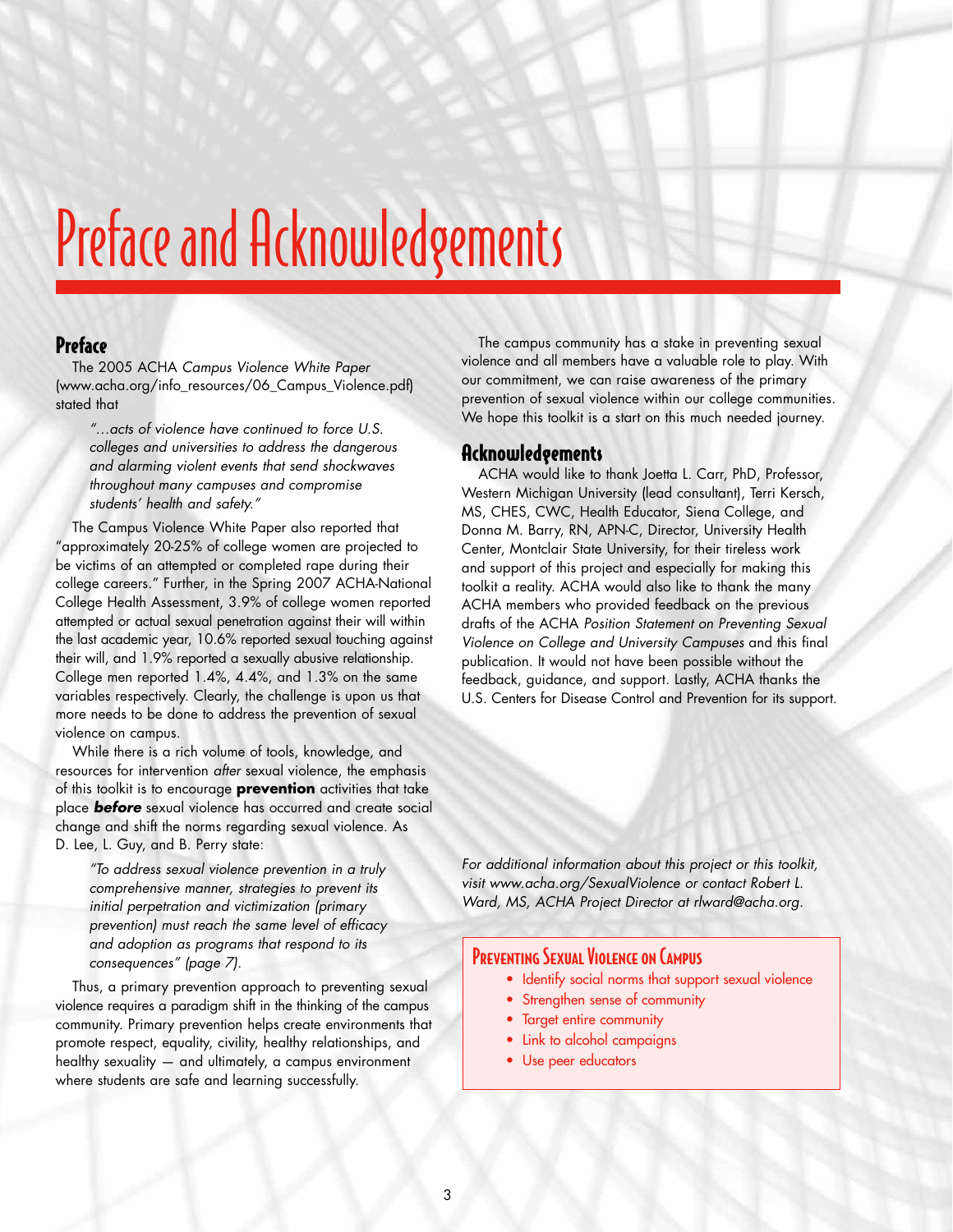# Purpose of the Toolkit

T The purpose of this toolkit  $-$  Shifting the Paradigm: Primary Prevention of Sexual Violence — is to provide facts, ideas, strategies, conversation starters, and resources to everyone on campus who cares about the prevention of sexual violence. Whether you are a faculty or staff member or an administrator or student, there are resources included that are directly relevant to your role in the campus community. Please take a moment to look through these materials and decide how you can best utilize this toolkit as an individual, in your center/office, department, or at the overall institution level. If you are tempted to simply pass this toolkit off to the person or office that deals with sexual assault, consider this — the only way to prevent sexual violence and promote a culture of caring is for the entire campus community to focus on this campus concern.

All American College Health Association (ACHA) members have been sent this toolkit and we are asking that you disseminate this resource across your campus. You may either copy all of it or portions of it or download it at www.acha.org/ SexualViolence. Likewise, you may choose to electronically send the toolkit to key stakeholders at your institution. As you review the toolkit, we ask that you consider:

- ✤ Organizing a meeting of key leaders to discuss how to disseminate (See "Key Partnerships in Sexual Violence Prevention" and "Spread the Word") and utilize the toolkit for your campus community. Be sure to include representatives from the president/chancellor's office, faculty, health center, counseling center, health promotion, women's center/studies, Panhellenic/Interfraternity Councils, athletics, dean of students, student affairs, peer educators, and other interested parties.
- ✤ Encouraging your student health/counseling/health promotion staff to review this toolkit and discuss how to incorporate the "Screening for Sexual Violence" tools into your interactions with students and "Opportunities for Prevention Messages during Campus Health Visits."
- ✤ Distributing the ACHA Guidelines: Position Statement on Preventing Sexual Violence on College and University Campuses to all college health professionals and other key people. Likewise, use the "Position Statement Assessment Tool" to guide your campus efforts at preventing sexual violence.
- ✤ Distributing the handout "10 Ways Young Men Can Prevent Sexual Violence" to male students and discussing these points with them.
- ✤ Initiating or facilitating roundtable discussions, events, trainings, and/or workshops on:
	- How your campus can embrace the shifting paradigm concept of primary prevention of sexual violence (See "Sexual Violence Prevention")
	- How your campus can address the connection between oppression and violence (See "Re-visioning the Sexual Violence Continuum")
	- How to analyze your campus culture and the social norms regarding alcohol, sexual behavior, and sexual violence (See "Alcohol and Sexual Violence")
	- How your campus can address the specific needs of international students, LGBT students, and cultural diversity groups regarding this topic
	- How to develop bystander intervention strategies (See "Preventing Sexual Violence through Empowering Campus Bystanders")
	- How to promote a culture of caring and sexual ethics on your campus
	- How to gain consent for all sexual activities and encounters (See "Importance of Consent")
	- How to address gender roles, gender inequality, and male peer support for sexual aggression
	- How protective factors in your particular campus culture can be strengthened
- ✤ Encouraging student organizations, fraternities, sororities, campus activities, student government, and others to bring in national speakers on sexual violence prevention.
- ✤ Discussing the best strategy for enlisting buy-in and endorsement from the president or chancellor of your institution.
- ✤ Utilizing this toolkit in programming for Sexual Assault Awareness Month (SAAM) each April.
- ✤ Adapting any of the materials or tools to fit your unique campus needs and change them to fit your campus culture

Lastly, talk about this issue! The health and academic success of our students will only be enhanced once there is a commitment to address sexual violence on campus. Good luck to you all.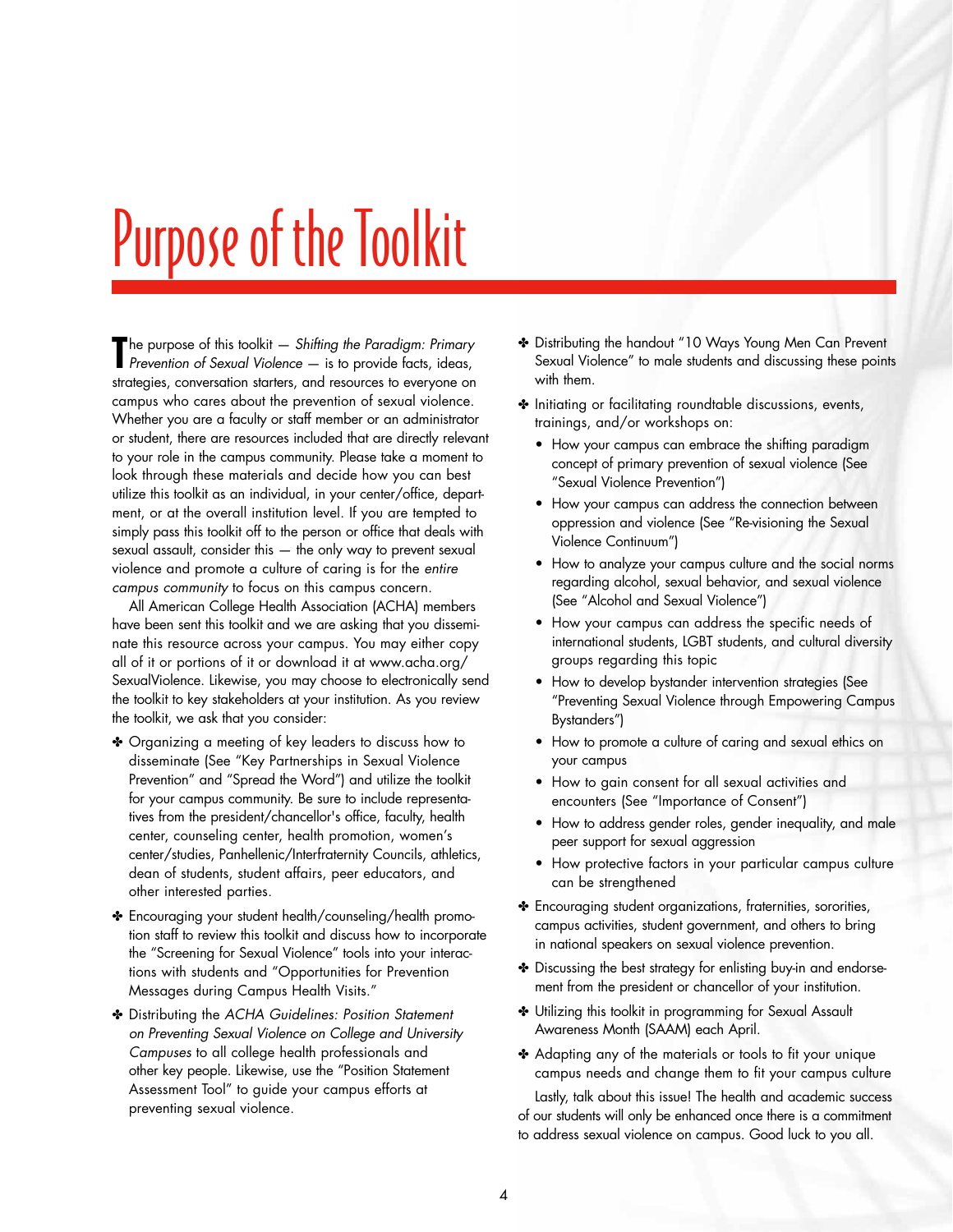## **ACHA GUIDELINES**

# Position Statement on Preventing Sexual Violence on College and University Campuses

T he American College Health Association (ACHA) recognizes sexual violence as a serious campus and public health issue. The ACHA Campus Violence White Paper documents current research that reveals high rates of sexual violence on college and university campuses and low levels of reporting of these incidents by students. Healthy People 2010 identifies "injury" and "violence" as a leading public health indicator. In recognition of this campus health concern, ACHA's Healthy Campus 2010 developed health objectives that serve as a basis for developing plans and programs to reduce sexual violence and improve student health.

High levels of victimization, coupled with cultural acceptance of rape myths, create an environment where victimized students are disempowered and alienated from their college experiences. This environment has resulted in impediments to academic success, lower graduation rates, health problems, and persistent mental health issues. Students cannot learn in an atmosphere where they do not feel safe. ACHA members are uniquely positioned to play a leading role in sexual violence prevention and to create a culture of caring. College campuses contain rich venues for educating students about healthy sexuality and communication skills.

## Reframing the Issue

All levels of prevention are necessary to stop the occurrence of sexual violence and to significantly improve the health status of campus communities. True primary prevention is populationbased using environmental and system-level strategies, policies, and actions that prevent sexual violence from initially occurring. The U.S. Centers for Disease Control and Prevention suggests that sexual violence is conceptualized by risk and protective factors on individual, relationship, community, and society levels. Sexual violence prevention activities include those that are aimed at addressing the domains of influence of potential victims, perpetrators, and bystanders. College health professionals can facilitate conversations about sex that focus on individual choices along the continuum of sexual activity. These conversations identify and popularize healthy sexuality that respects gender, sexual orientation, and gender identity.

The creation of a living and learning environment free of sexual violence is the ultimate goal. This vision requires a cultural shift that moves beyond the mere prevention of violence towards a community that adopts healthy and caring sexual attitudes and practices. Faculty, staff, administrators, and students must play key roles in the creation of a campus culture that reflects civility, honor, respect, and nonviolence. This campus/community culture shift conceptualizes sexual activity as a choice and as consensual. Consensual sexual activity involves the presence of the word "yes" without incapacitation of alcohol or other drugs, pressure, force, threat, or intimidation. As this conversation moves from the shadows into the public arena, individuals can learn skills necessary for consent and intimate communication.

## Engaging The Campus Community

Successful primary prevention of sexual violence requires recognition of the problem at the highest levels of campus leadership. Likewise, policy development and accountability for all policies that reflect intolerance for sexual violence across its continuum — from sexist statements to sexual harassment to sexual assault — should be enforced. Further, it is the responsibility of faculty, staff, and administrators to serve as mentors and role models for students as well as to provide educative opportunities for the primary prevention of sexual violence.

Efforts to prevent sexual violence should be multifaceted and include but not be limited to such strategies as classroom discussions, health promotion programs, media campaigns, peer education, and discussions during student health and counseling services visits. It is also critical to infuse messages about healthy sexuality and sexual violence prevention into the curriculum at all levels. Faculty in women's studies, biology, health sciences, religious studies, sociology, psychology, criminal justice, ethics, and other areas can be mobilized to share research and establish critical thinking skills to assist students in making healthy decisions that will decrease sexual violence.

A critical component of successful primary prevention of sexual violence is its recognition as a public health issue that involves both men and women. Encouraging the commitment of men to serve as positive role models for other men to be intolerant of sexual violence is as fundamental to prevention of sexual violence as are programs that provide continuous opportunities that empower women to develop self-respect, self-esteem, and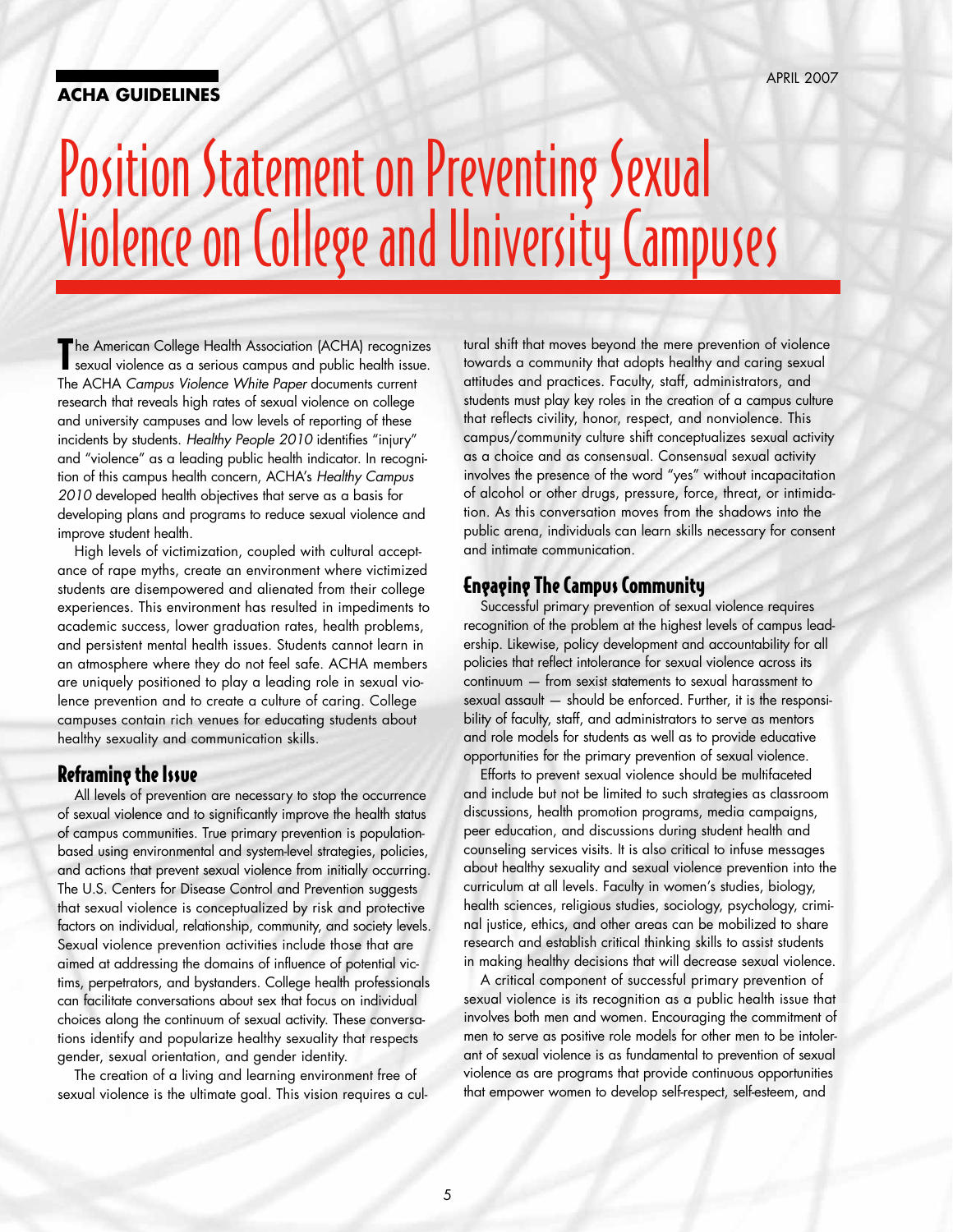assertiveness. Further, student groups that research has identified as high-risk for actions of sexual violence and vulnerable populations at-risk for victimization should be addressed with specific outreach efforts.

Alcohol use/abuse is implicated in the majority of incidents of campus sexual assaults. Therefore, awareness initiatives related to alcohol use/abuse and its relationship to sexual violence need to be consistent and comprehensive across policy, education, and role modeling.

In addition, campus communities need to develop programs on bystander intervention techniques. Bystander techniques are skills that allow students, faculty, and staff to recognize the continuum of violence and empower them to intervene, prevent, or stop inappropriate comments and actions. The goal is to create a culture shift from bystander apathy to bystander intervention, thus creating a culture in which violence cannot occur.

## Recommended Actions

ACHA recommends the following actions be taken to address policy, prevention, and intervention as it pertains to sexual violence:

- 1. Develop a policy statement and directive from the president/chancellor of the institution that demonstrates recognition of sexual violence as a problem, a commitment to reduce its occurrence, and action steps for the campus community.
- 2. Develop a multidisciplinary taskforce on campus to address sexual violence prevention and response services that includes high-level campus administration, academic leaders, student leaders, and community partnerships.
- 3. Create policies that reflect an expectation of civility, honor, respect, and nonviolence for all members of the community and encourage behaviors that build a sense of community.
- 4. Revise, enforce, and widely distribute disciplinary regulations in the student code that demonstrate an intolerance of all forms of sexual violence and implement sanctions for violations by faculty, staff, and students.
- 5. Educate disciplinary boards on perpetrator patterns and possible victim responses and patterns.
- 6. Provide comprehensive training on all aspects of sexual violence for campus administrators; campus law enforcement; health and counseling services staff; faculty; staff; and student leaders that includes the dynamics of sexual violence, access to care, victim response, and federal/ state statutes.
- 7. Develop a coordinated, seamless, victim-centered response service between campus and community resources that offers the options of:
	- anonymous reporting
	- law enforcement involvement
	- judicial/disciplinary board actions
	- forensic/medical care
	- emergency contraception
	- academic/housing accommodations
	- follow-up counseling, support, and advocacy
- 8. Integrate screening for sexual violence into patient history protocols.
- 9. Adhere to federal, state, and local statutes and reporting requirements.
- 10. Integrate sexual violence prevention education into curricular and non-curricular activities.
- 11. Offer residence hall and extra-curricular activities that are alcohol free.
- 12. Develop educational/outreach programming that:
	- recognizes that sexual violence is a learned behavior
	- teaches bystander intervention techniques
	- addresses the role of consent in sexual relationships
	- encourages the involvement of men
	- addresses alcohol and other drugs issues and the connection with sexual violence
	- provides concepts that encourage healthy, consensual sexual relationships
	- addresses non-stranger sexual violence and dispels traditional beliefs
- 13. Create and codify amnesty policies for underage drinking for victims who report sexual assault.
- 14. Invest men in the prevention of sexual violence, including those actions that dehumanize and objectify women.
- 15. Publish and announce the availability of protocols on campus websites for all campus members to access resources, referrals, and helping strategies for victims of sexual violence.

4/07

**NOTE: Use the Assessment Tool on page 21 to note your institution's level of completion of each of the Recommended Actions.**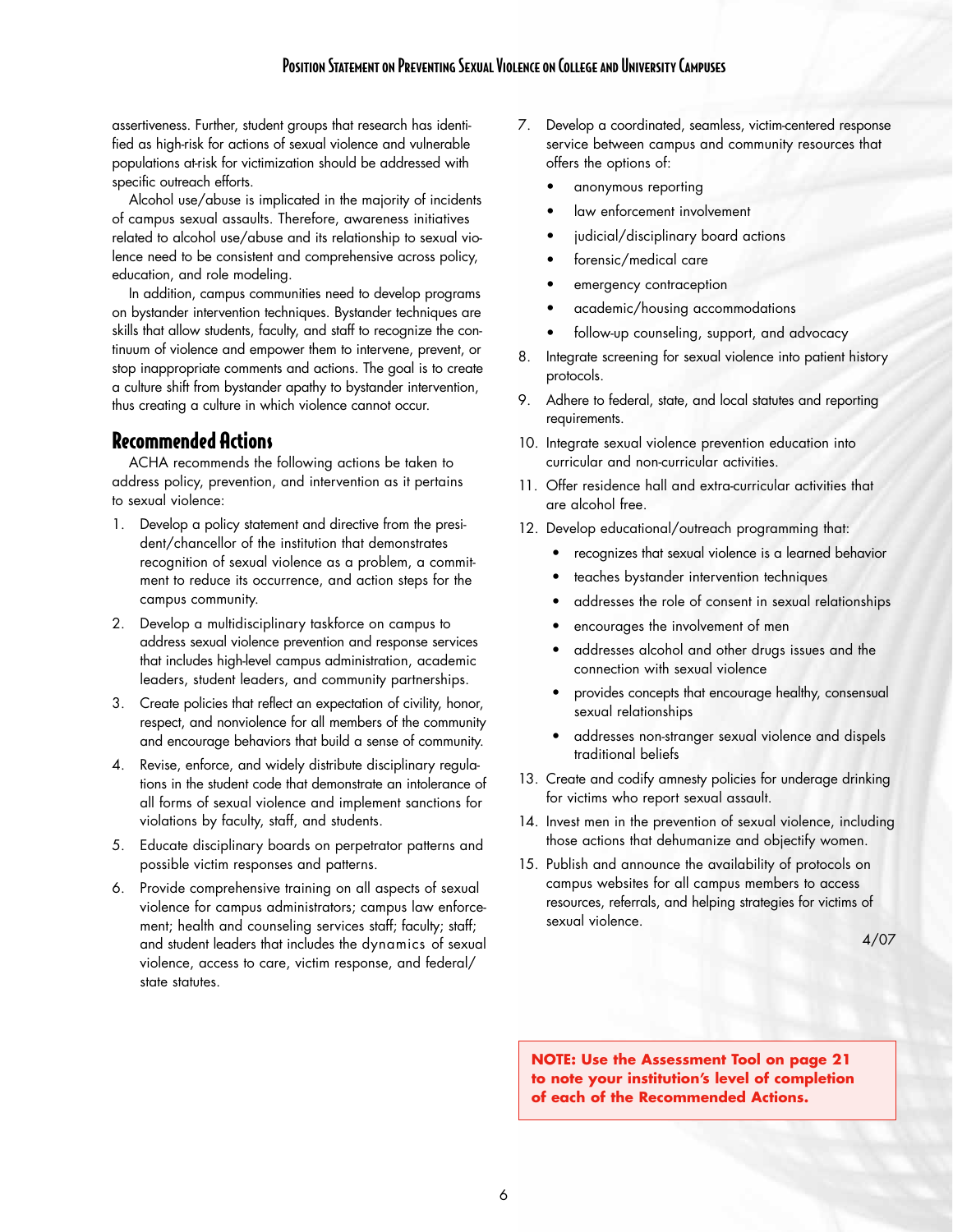# Sexual Violence Prevention

#### By David S. Lee, MPH, Lydia Guy, BA, and Brad Perry, MA

**P**rimary prevention involves developing comprehensive strategies that stop violence before initial perpetration or victimgies that stop violence before initial perpetration or victimization, especially those that make community and society level changes. The best sexual violence prevention strategies combine the socio-political analysis of the feminist anti-rape movement and the systematic approach to promoting healthy behaviors central to public health theory.

Prevention work focused on college-age students is an important element to any comprehensive strategy to prevent sexual violence. From a primary prevention perspective, college-age men and women are at a developmental stage where lifelong behaviors are shaped. Young men and women are continuing to learn how to perform their socially influenced gender roles, and how to act out their gender-based sexual scripts. Appropriately timed prevention strategies can reduce future sexual violence.

In this article, we will review the foundations of sexual violence prevention work. Then we will explore the use of education sessions to prevent sexual violence, and then review more comprehensive strategies, such as community mobilization, changing social norms, social marketing, and policy work.

## Foundations for Preventing Sexual Violence

The foundation of efforts for preventing sexual violence come from both the feminist movement and from empirical data from research on associated risk and protective factors. Feminist theory understands rape as a cultural phenomenon requiring interventions beyond the personal and interpersonal. It is the foundation of the anti-rape movement (Rozee & Koss, 2001). Feminist theory articulates sexual violence in the context of a rape culture, a complex system of beliefs that encourages male sexual aggression and supports violence against women (Buchwald et al., 1993). Interpreting sexual violence as a foreseeable consequence of rape culture has a profound effect on sexual violence prevention strategies. Sexual violence is seen as a continuum of behaviors instead of an isolated, deviant act. Feminist models of sexual violence hold that it is not inevitable, and can be prevented by making changes to societal norms surrounding sexuality, violence, gender, and oppression (hooks, 1989).

Research has identified risk factors for individual victimization, such as being female and having experienced past sexual victimization. Risk factors for individual perpetration include being male, having coercive sexual fantasies, hostility towards women, a history of childhood sexual victimization, growing up in an emotionally unsupportive family environment, and adherence to societal norms supportive of sexual violence, male superiority, and male sexual entitlement (Jewkes, Sen, & Garcia-Moreno, 2002). However, little is currently known about protective factors that may reduce vulnerability to victimization and risk for perpetration, or environmental factors that may contribute to prevalence. Notwithstanding, promoting protective factors and addressing negative social and environmental contributors are important components of a public health approach to prevent sexual violence (NCIPC, 2006).

# Preventing Sexual Violence Before It Occurs

Over the last 30 years, most anti-sexual violence efforts have been responses after the sexual violence or efforts to promote awareness of sexual assault and resources available to survivors of sexual violence. To address sexual violence prevention in a truly comprehensive manner, strategies to prevent its initial perpetration and victimization (primary prevention) must reach the same level of efficacy and adoption as programs that respond to its consequences.

Public health theory also advises that sexual violence prevention efforts be specific to an intentional audience. Audiences can also be categorized by their likely role in an act of sexual violence: as potential victims of the violence (Rozee & Koss, 2001), as potential perpetrators of the violence (Clinton-Sherrod, et al., 2003), or as potential bystanders who have an opportunity to prevent or intervene in the act (Banyard, Plante, & Moynihan, 2004).

## Educational Sessions

Educational sessions are perhaps the most commonly recognized form of sexual violence prevention work, and there are a wide variety of prevention curricula (see Morrison, et al., 2004 for a review). The goal of primary prevention education sessions is to prevent first-time perpetration or victimization by improving knowledge and attitudes that correspond to the origins of sexual violence (such as adherence to societal norms supportive of sexual violence, male superiority, and male sexual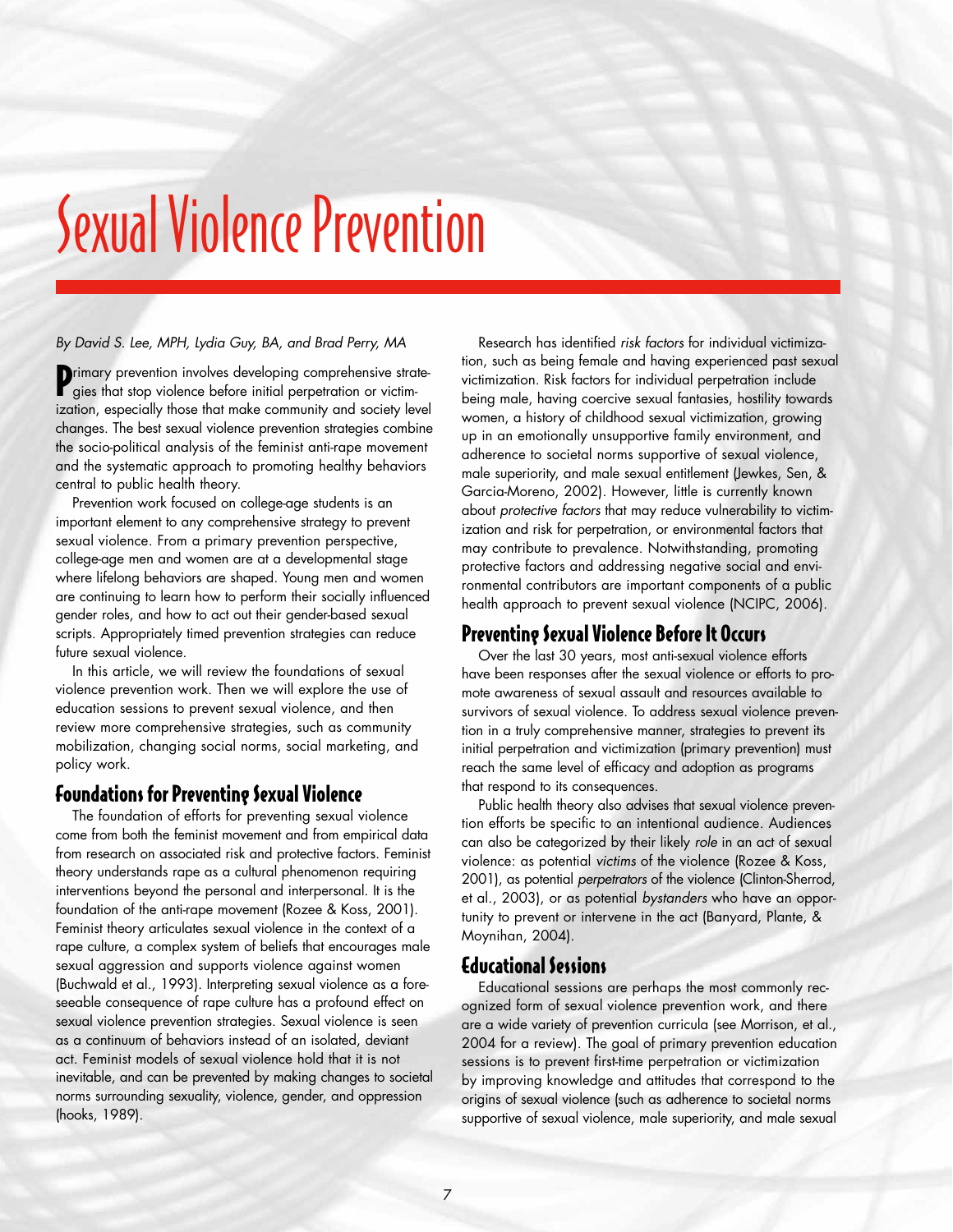entitlement), build skills for respectful interactions, and empower participants to become agents of change. Primary sexual violence prevention education commonly addresses attitudes about sexual assault, the impact of gender roles, healthy relationships, consent, conflict resolution, respecting personal boundaries, and skill building for these topics (CDC, 2004).

Impacting individual knowledge and attitudes is more effective as part of a broader comprehensive approach, which also addresses how those attitudes interact with interpersonal influence, and the manner in which norms, policies, and institutions shape the environment in which it all occurs. Thus, single-session sexual violence awareness presentations have limited opportunities to support young people to adopt positive behaviors. Successful education programs augment presentations with other activities.

## Comprehensive Models

Comprehensive models such as the Ecological Model and the Spectrum of Prevention (Davis, Parks, & Cohen, 2006) highlight the range of activities to build effective responses. The Ecological Model explains the occurrence of sexual violence and helps identify potential prevention strategies on four levels (Heise, 1998): individual, relationship, community, and societal. Individual level factors relate to a person's knowledge, attitudes, behavior, history, demographics, or biology. Risk factors such as being male, displaying a pattern of denigrating women, and adherence to beliefs that condone the use of violence and coercion are all addressed by strategies that operate on the individual level (Carr & VanDeusen, 2004; Jewkes, Sen, & Garcia-Moreno, 2002). Relationship level strategies address the influence of parents, siblings, peers, and intimate partners. For example, young men who experience caring and connection from adults are less likely to perpetrate violence (Resnick, Ireland, & Borowsky, 2004), while men with peers who encourage sexual coercion are at a heightened risk for perpetration (Loh, et al., 2005). Community level strategies look at norms, customs, or people's experiences with local institutions, such as schools, workplaces, places of worship, or criminal justice agencies. Societal level strategies address broad social forces, such as inequalities, oppressions, organized belief systems, and relevant public policies (or lack thereof). Because factors at one level are influenced by connected factors at other levels, primary prevention strategies should seek to operate on multiple levels of the social ecology simultaneously.

## Community Level Prevention Strategies

In order to sustain long-term changes in individuals, communities must reinforce and support those changes. In the next section, we will examine several comprehensive strategies: community mobilization, social norms approaches, social marketing, and policy work.

#### Community Mobilization

Community mobilization is a participatory process focused on changing community norms, basic patterns of social interaction, values, customs, and institutions in ways that will significantly improve the quality of life in a community. Effective implementation of any community mobilization requires promoting positive changes in community norms. The process of community mobilization is as important as the output. "When people have an opportunity to participate in decisions and shape strategies that vitally affect them, they will develop a sense of ownership in what they have determined, and commitment to seeing that the decisions are sound and that the strategies are useful, effective and carried out" (Lofquist, 1996, p. 4). A leading example of community mobilization is Washington State's (Washington State Office of Crime Victims Advocacy, 1997) adaption of Lofquist's Community Development framework (Lofquist, 1996) to focus on the following key activities: define the parameters of the community and engage key community members, facilitate a process in which these key individuals define sexual violence as it occurs in their community, develop a plan focused on changing societal conditions, implement the community mobilization plan, and evaluate the effort.

#### Changing Social Norms

The social norms approach suggests that peer pressure is the primary influence on shaping people's behavior. However, many behaviors are influenced by incorrect perceptions of how peers think and act. Based on research primarily conducted with college-age populations, the social norms approach can be applied to the prevention of sexual violence by correcting these misperceptions of group norms to decrease problem behaviors or increase healthy behaviors. According to Berkowitz, "a key to effective [sexual violence] prevention is the fact that most males are uncomfortable when we witness harassment and other forms of violence, even when we don't know how to respond" (Berkowitz, 2003). While there may be some utility to the notion that individuals behave in a sexually violent manner because they mistakenly believe their peers are more accepting of corresponding social norms, there are still situations in which harmful social norms are perceived accurately and internalized accordingly, for example, viewing heterosexual sexual interactions as a "game" in which men should try to "win" at the "expense" of women (Loh, et al., 2005). In spite of the shortcomings of overly broad applications of the social norms approach, the idea that some of these norms can be revealed to adolescents as both harmful and less accepted than previously thought has led to some promising strategies. For example, there is a cluster of adolescent sexual violence prevention initiatives that expose young men to the pressures exerted upon them by traditional (and often violent) ideas about masculinity, show them how to resist these pressures to find their own positive identities, and build their skills as peer leaders to show others the link between the norms these pressures create and sexual violence. In short, these initiatives empower young people, particularly young men, to shift the behaviors of their peers. "Men of Strength Clubs" and "Mentors in Violence Prevention" bystander programs (Lee & Lemmon, 2006; Katz, 1995) are examples of such initiatives.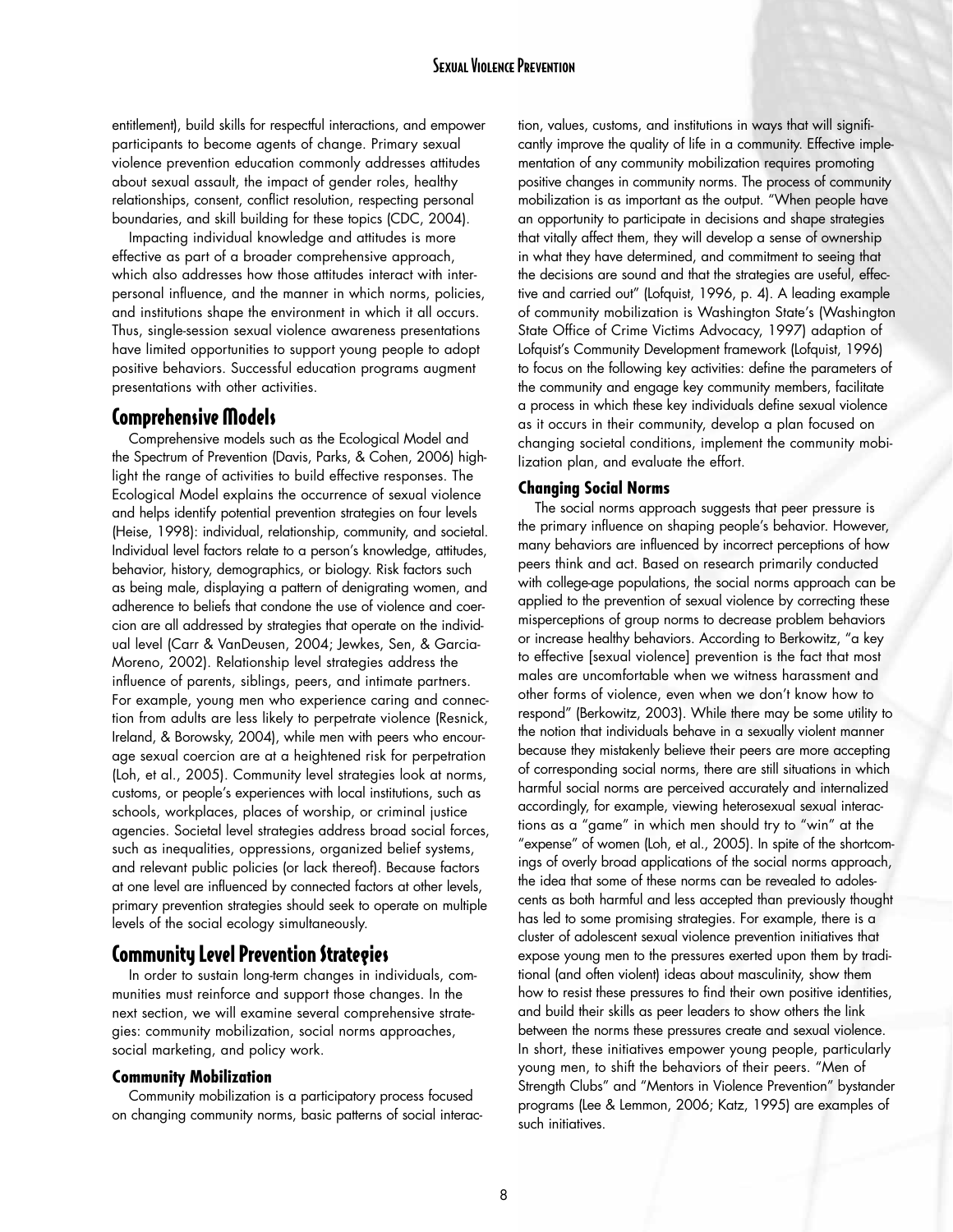#### Social Marketing

Social marketing campaigns draw upon marketing research and behavior change theory to develop strategies to shift behaviors. Key components include orientating the campaign toward a target audience, conducting formative research and pre-testing of messages, developing strategies to address barriers and competition to adapting new behaviors, and using a standard marketing mix (product, price, place, and promotion) (Lefebre & Flora, 1988). California's MyStrength Campaign uses peer-to-peer contact to create new social norms reinforced by a supportive school environment, paid advertising, and earned media. The campaign theme "My Strength Is Not for Hurting" repositions the concept of male strength to encourage, motivate, and enable young men to take action to prevent sexual violence (Lee & Lemmon, 2006).

#### Policy to Promote Primary Prevention

The implementation of education and social norms changing activities, and other pieces of a comprehensive strategy against sexual violence among youth, requires ongoing support from key decision-makers in the community, and in state and federal organizations. The Ecological Model places policy activities at the societal level, influencing factors such as gender-equality and social norms. Establishing polices that mandate university staff respond to sexual harassment and changing advertising practices that sexualize or objectify women are examples of potential policies.

## The Future of Sexual Violence Prevention

Whether or not we see a future decrease in the prevalence of sexual violence will hinge on how effective today's efforts are with adolescents. By engaging young people to be part of the solution, a new generation of leaders will be empowered to further prevention efforts.

Sexual violence prevention efforts are in the midst of a transition from creating awareness of sexual violence to advancing comprehensive primary prevention strategies for community change. Since sexual violence is a cultural issue, solutions must go beyond stopping sexual violence, and should promote behaviors and cultural norms that are healthy, such as egalitarian gender roles, gender equity, healthy relationships, and healthy sexuality. Both women and men must be engaged in this effort to create the day when sexual violence no longer exists so that we can, "… begin the real practice of equality, and then, instead of rape we will for the first time in our lives — both men and women — begin to experience freedom" (Dworkin, 1983).

David S. Lee, MPH, is Prevention Director at the California Coalition Against Sexual Assault. Lydia Guy, BA, is Prevention Services Director for the Washington Coalition of Sexual Assault Programs. Brad Perry, MA, is the Sexual Violence Prevention Coordinator at the Virginia Sexual and Domestic Violence Action Alliance.

This article has been adapted from D. S. Lee, L. Guy, B. Perry, C. K. Sniffen, S. A. Mixson, (2007) Sexual Violence Prevention, The Prevention Researcher, Volume 14(2), pp. 15-20.

#### References

Banyard, V.L., Plante, E.G., & Moynihan, M.M. (2004). Bystander education: Bringing a broader community perspective to sexual violence prevention. *Journal of Community Psychology,* 32, 61-79.

Berkowitz, A. (2003). Young Men as Allies in Preventing Violence and Abuse — Building Effective Partnerships with Schools, Family Violence Prevention Fund's 2003 Online Discussion Series: "Building Partnerships to End Men's Violence" — Discussion 4, Retrieved November 2006, www.vawnet.org/DomesticViolence/PreventionAndEducation/Approaches/ SocialNorms.php

Buchwald, E. et. al. (1993). *Transforming a Rape Culture.* Minneapolis, MN: Milkweed Editions.

Carr, J.L., & VanDeusen, K.M. (2004). Risk factors for male sexual aggression on college campuses. *Journal of Family Violence,* 19(5), 179-189.

Centers for Disease Control and Prevention. (2004). *Sexual Violence Prevention: Beginning the Dialogue,* Atlanta, GA: Centers for Disease Control and Prevention.

Clinton-Sherrod, M., Gibbs, D., Amy Vincus, A., Squire, S., Cignetti, C., Pettibone, K, & Igoe, J. (2003). *Report Describing Projects Designed to Prevent First-Time Male Perpetration of Sexual Violence.* Retreived from www.nsvrc.org/resources/docs/rti\_report.pdf

Davis, R. Parks, L. F., & Cohen, L. (2006). *Sexual Violence and the Spectrum of Prevention,* Enola, PA: National Sexual Violence Resource Center.

Dworkin, A. (1983). I Want a Twenty-Four-Hour Truce During Which There Is No Rape. In A. Dworkin (1989) *Letters From a War Zone: Writings 1976-87.* New York: E. P. Dutton. Retrieved November 2006 from www.nostatusquo.com/ACLU/dworkin/WarZoneChaptIIIE.html

Heise, L. (1998). Violence against women: An integrated, ecological framework. *Violence Against Women,* 4(3), 262-290.

hooks, b. (1989) *Talking back: thinking feminist, thinking black.* Boston, MA: South End Press.

Jewkes, R., Sen, P., & Garcia-Moreno, C. (2002). Sexual violence. In E. G. Krug, L.L. Dahlberg, J.A. Mercy, A.B. Zwi & R. Lozano (Eds.), *World Report on Violence and Health* (pp. 147-181). Geneva: World Health Organization.

Katz, J. (1995) Reconstructing masculinity in the locker room: The Mentors in Violence Prevention Project. *Harvard Educational Review,* Vol. 65, No. 2.

Lee, D.S., & Lemmon, P. (November 2006). MyStrength: California's social marketing campaign to engage young men to prevent sexual violence Poster session presented at the annual meeting of the American Public Health Association, Boston, MA.

Lefebre R.C., & Flora, J. A. (1988). Social Marketing and Public Health. *Health Education Quarterly* Vol. 15 (3), 299-315.

Lofquist, W. (1996). *Technology of Development.* Development Publications.

Loh, C., Gidycz, C.A., Lobo, T.R., & Luthra, R. (2005). A prospective analysis of sexual assault perpetration: Risk factors related to perpetrator characteristics. *Journal of Interpersonal Violence,* 20, 1325-1348.

Morrison, S., Hardison, J., Mathew, A., & O'Neil, J. (September 2004). *An Evidence-Based Review of Sexual Assault Preventive Intervention Programs.* Retrieved on November 30, 2006 from www.ncjrs.gov/pdffiles1/nij/grants/207262.pdf

National Center for Injury Prevention and Control. (2006, September 7). Sexual Violence: Fact sheet. Retrieved November, 2006, from www.cdc.gov/ncipc/factsheets/svfacts.htm

Resnick, M.D., Ireland, M., & Borowsky, I. (2004). Youth violence perpetration: What protects? What predicts? Findings from the National Longitudinal Study of Adolescent Health. *Journal of Adolescent Health,* 35, 424-433.

Rozee, P.D., & Koss, M. P. (2001). Rape: A century of resistance, *Psychology of Women Quarterly,* 25, 295-311.

Washington State Office of Crime Victims Advocacy, (August 1997). *Sexual Assault Prevention Plan for Washington State.* Office of Crime Victims Advocacy, Department of Community, Trade and Economic Development and Washington State Department of Health, The Evergreen State College.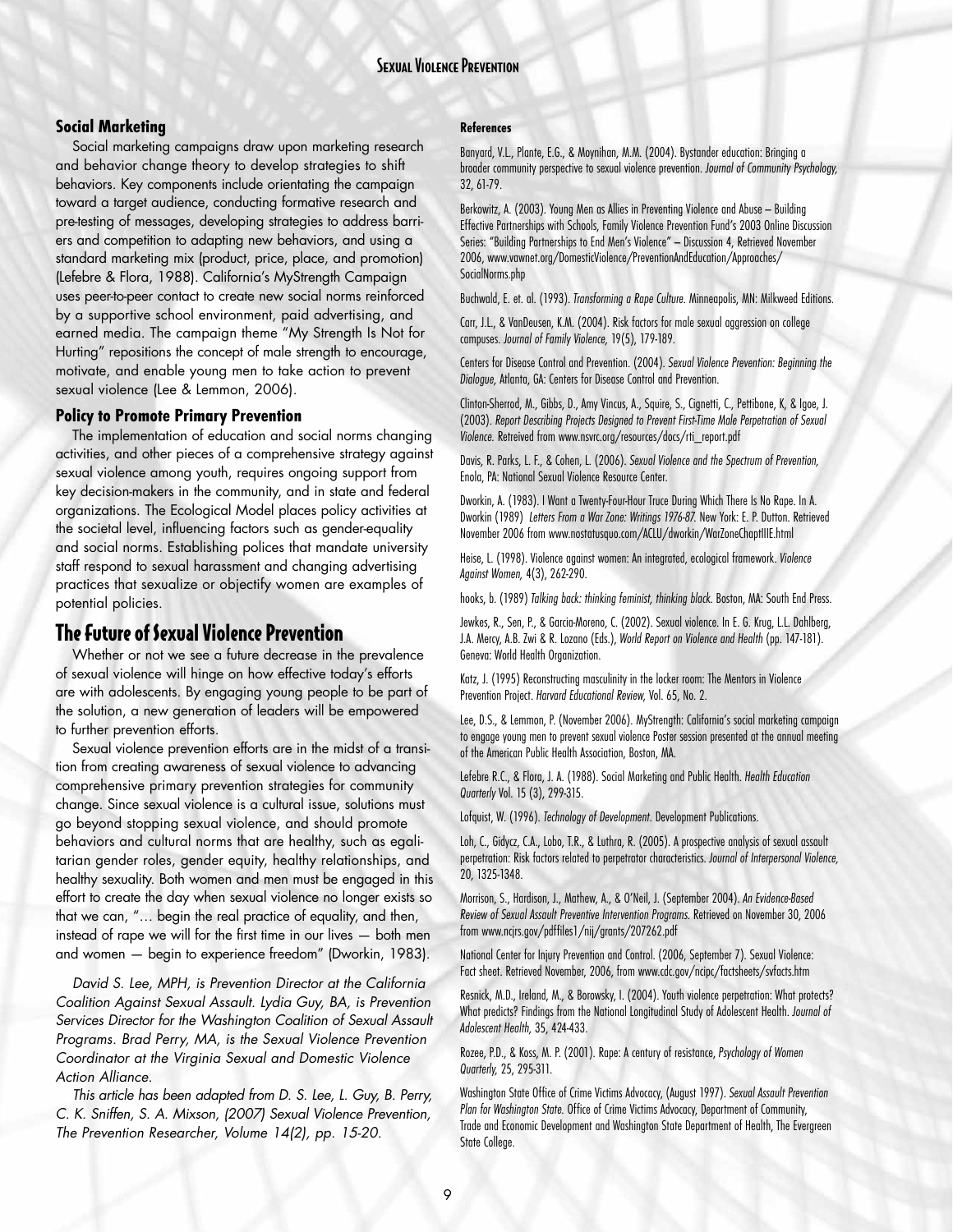# Re-visioning the Sexual Violence Continuum

#### By Lydia Guy, BA

Rape as a cultural phenomenon, or stated more simply, rape as a predictable consequence of the power differential between men and women has been a topic of discussion since the creation of the first rape crisis centers. Academics tended to use terms like patriarchy, misogyny, and sexism, and those words became integral parts of the lexicon used by the women who became the founding mothers of our current sexual assault service delivery system. The basic premise of this concept is that rape does not happen just because one individual chooses to rape another. Rape happens because there are attitudes and norms that allow it to happen.

"WHAT IS RAPE CULTURE? It is a complex of beliefs that encourages male sexual aggression and supports violence against women. It occurs in a society where violence is seen as sexy and sexuality as violent. In a rape culture, women perceive a continuum of threatened violence that



ranges from sexual remarks to sexual touching to rape itself. A rape culture condones physical and emotional terrorism against women as the norm. In a rape culture, both men and women assume that sexual violence is a fact of life, inevitable as death or taxes. This violence, however, is neither biologically nor divinely ordained. Much of what we accept as inevitable is in fact the expression of values and attitudes that can change." Buchwald, E. et. al. (1993) Transforming a Rape Culture. Minneapolis, MN: Milkweed Editions.

The continuum was designed as a visual aid to illustrate the concept of rape culture. The objective was to provide a simple way to describe a complex phenomenon. The interesting thing about portraying something as a picture is that even though we draw the picture to represent how we see the issue, how we see the issue is affected by our experience of looking at the picture. In most visual conceptualizations the image not only reflects our belief system but also shapes our belief system. This is one of the things that make them so profound, and the main reason I choose to re-envision the sexual violence continuum.

There are many depictions of the sexual violence continuum. The most common shapes have been straight lines, spirals, and circles. They all have a key factor in common: they depict sexual violence as a range or succession of related behaviors. Some sexual violence continua list individual acts of sexually violating behaviors, while others tend toward less tangible items such as norms or attitudes. Some depictions are very careful not to present sexual violence as a progression from "minor" to "extreme;" this is usually done to respect the fact that we cannot quantify the experiences of survivors.

As I reviewed different sexual violence continua, I noticed another thing they all had in common: they all had strong linkages between sexism and sexual violence, the base underlying assumption that sexual violence is the inevitable result of sexism.

The assumption that sexism and sexual violence are inextricably linked together seemed reasonable at first glance. The current depictions seem to imply that we can end sexual violence by ending sexism alone. It has been my belief that it is impossible to end a single oppression; to work to end one oppression requires us to work to end them all. It was then I realized my critique wasn't just about the continuum but about rape culture and feminist theory as a whole. I decided to try to create a more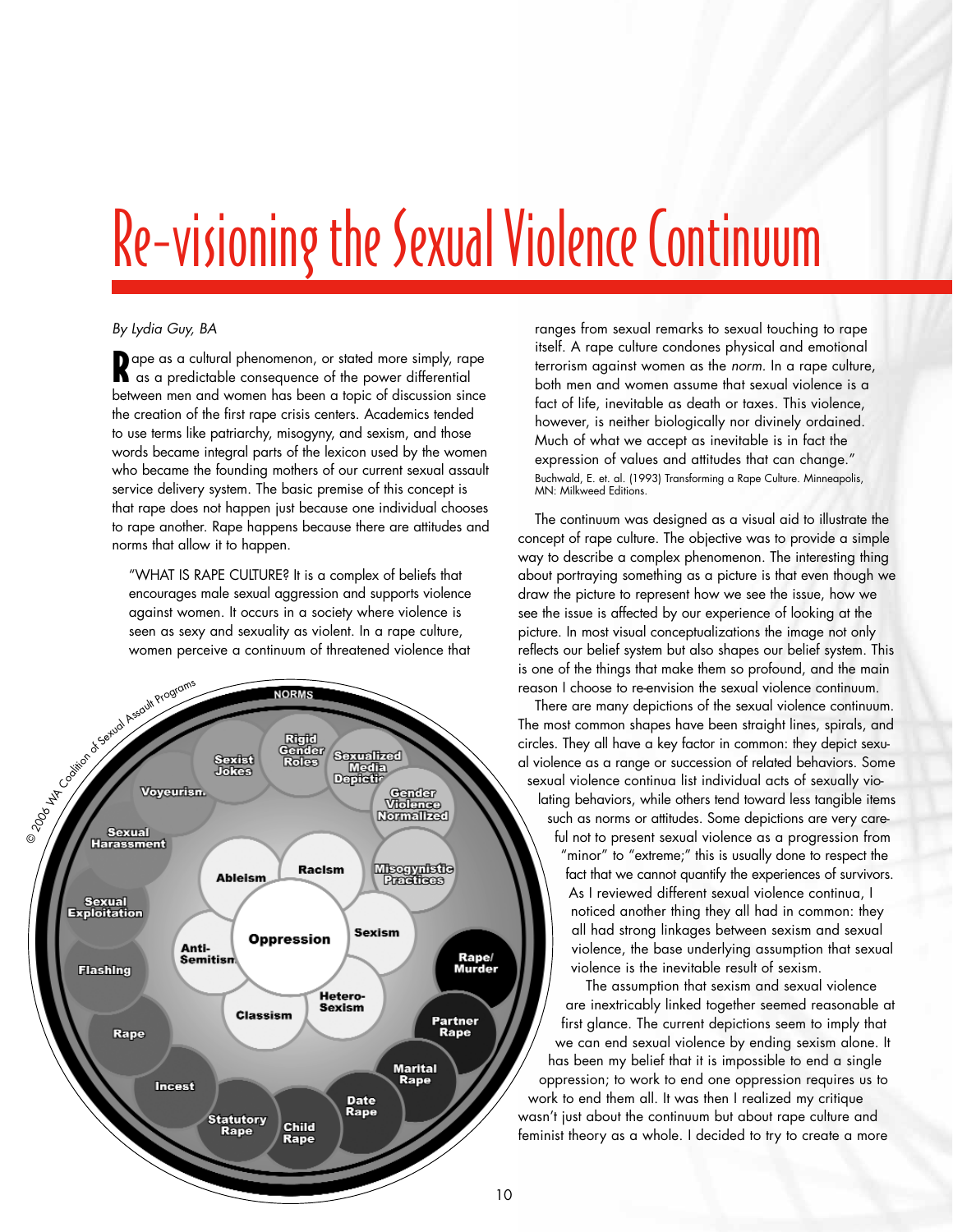holistic depiction. My hope is that by providing a visual conception of the continuum that is more inclusive (of class, race, disability status, sexual orientation, and anti-Semitism, in addition to gender) that it will remind and inspire us to develop a vision of comprehensive sexual violence prevention work that routinely encompasses all forms of oppression.

This version of the sexual violence continuum depicts a range of sexually violating behaviors in overlapping circles as grey circles on a grey background. The background is meant to represent society. The outer ring of the society circle includes the word "Norms" — representing the reinforcing nature of norms. In the center is the word "Oppression," and overlapping white circles listing six specific forms of oppression. This is meant to convey the idea that all forms of oppression are linked and are often experienced in conjunction with one another. In the animated version, the grey circles rearrange themselves into a nonordered overlapping pattern which attempts to express the fact that sexual violence is very rarely experienced as a discreet event and one's experience of sexual violence is impacted by one's experience of oppression.

My goal was to create a continuum that clearly shows the connection between all forms of oppression and violence. One way to show a connection would be to make continua depicting different types of violence, for instance the "The Racist Violence Continuum" and "The Heterosexist/Homophobic Violence Continuum." Each continuum would have a similar range of behaviors but would be related to the specific type of violence. However, the center of the circle would remain the same. If we were to place several of the continua on top of one another it would show all forms of violence as a result of oppression and all forms of oppression contributing to all types of violence. Given this framework, we may choose to focus on one type of anti-violence work but understand the interconnectedness of the oppressions. Creating and utilizing frameworks that incorporate our knowledge, philosophy, and experience is one way to help ensure the creation of innovative and relevant programming.

Lydia Guy, BA, is Prevention Services Director for the Washington Coalition of Sexual Assault Programs.

This article has been adapted from L.Guy, (Fall 2006) Re-Visioning the Sexual Violence Continuum, Partners in Social Change, pp. 4-7.

# HOW WOULD YOU RESPOND FOR YOUR INSTITUTION?

Highlights from the Spring 2007 ACHA Preventing Sexual Violence Survey (297 responses)

**To what extent do you think your institution is effective in addressing the problem of sexual violence?**

|             | 11.8% Very effective       |
|-------------|----------------------------|
|             | 61.1% Somewhat effective   |
| 8.1% Unsure |                            |
|             | 15.5% Somewhat ineffective |
| 3.4%        | Not at all effective       |

**Does your institution have a policy or a set of procedures addressing sexual violence published on your campus website or in printed materials?**

| 82.4% Yes    |     |
|--------------|-----|
| $4.7\%$      | 'No |
| 12.9% Unsure |     |

**Does your campus have a sexual assault/ violence prevention task force/committee?**

| $61.2\%$ Yes |  |
|--------------|--|
| $26.5\%$ No  |  |
| 12.2% Unsure |  |

**To what extent do you think your institution is engaged in primary prevention of sexual violence?**

|          | 22.0% Very engaged |
|----------|--------------------|
| $53.7\%$ | Somewhat engaged   |
| 5.4%     | Unsure             |
| 16.9%    | A little engaged   |
| 2.0%     | Not at all engaged |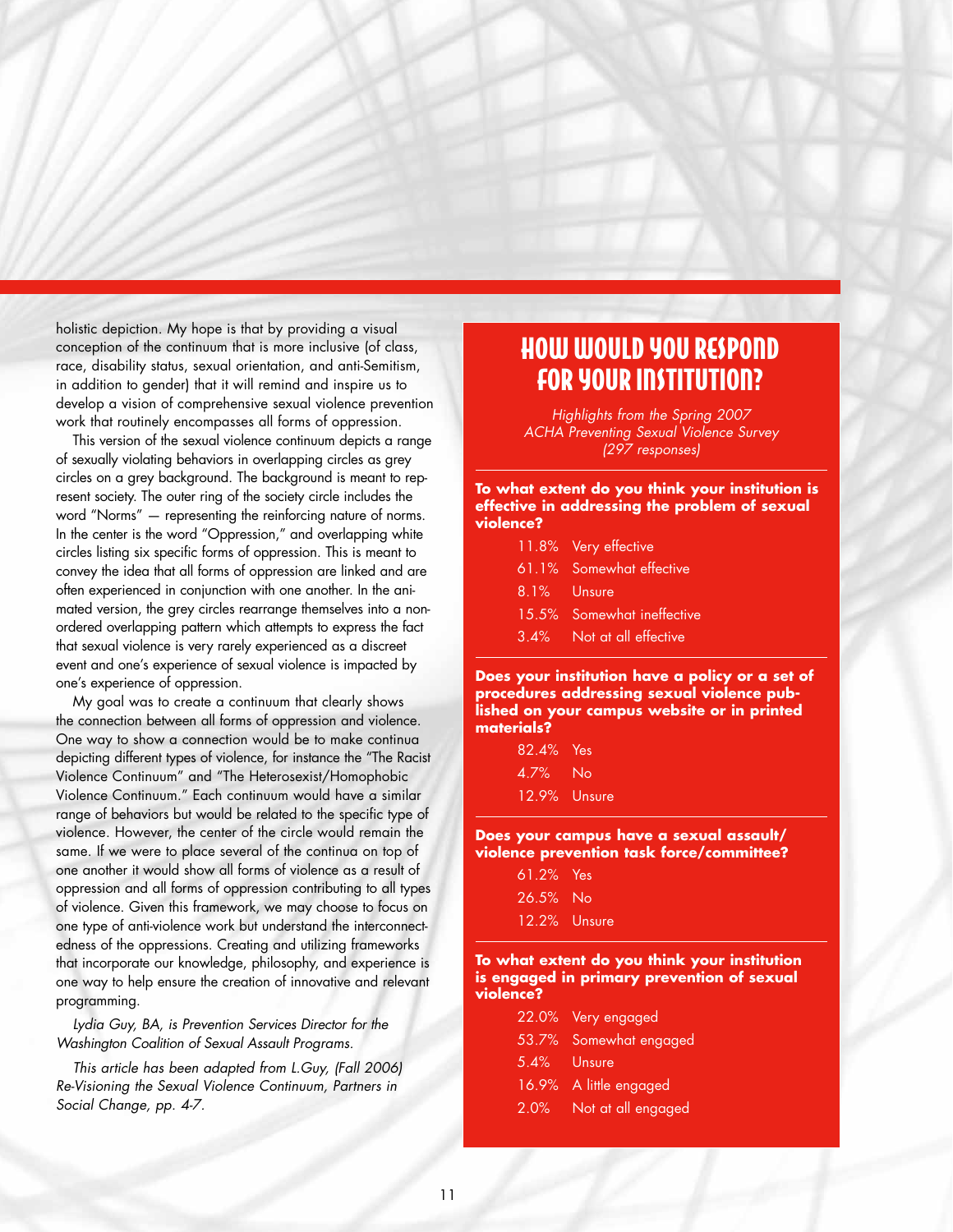Do your waiting areas, offices, and exam rooms let students know that you are willing to listen and talk about sexual violence? It is suggested that you put up posters and distribute educational materials that lets students know they are in a "safe" place.

# Screening for Sexual Violence

C urrent research demonstrates that the majority of completed and attempted sexual assaults go unreported to law enforcement. However, survivors of sexual violence often seek health/wellness services secondary to an incident but only reveal the experience to an individual if asked at the time of the visit. Therefore, college health professionals have a significant opportunity to open the door to care for sexual assault victims and integrate primary prevention strategies to reduce the incidence of sexual violence.

The following suggestions are primary prevention strategies for use within the college health setting:

- ✤ Integration of screening questions for sexual violence into **all** patient history forms
- ✤ Use written assessment tools to measure vulnerability and risk behaviors for sexual violence including alcohol/drug use

# Opportunities for Prevention Messages during Campus Health Visits

All student visits should be inclusive of sexual violence screening, but especially during:

- ✤ STI testing
- Gynecology exams
- ✤ Pregnancy testing
- ✤ Emergency contraception requests
- ✤ Birth control requests
- ✤ Health education visits
- Mental health referrals/visits
- ✤ Alcohol/other drug related visits
- **Immunizations**
- Sports physicals
- ✤ Triage
- ✤ Use non-threatening, inclusive language and questions when obtaining patient information
- ✤ Develop patient teaching methodology that addresses vulnerability and risk reduction
- ✤ Develop patient teaching methodology that includes healthy relationships
- ✤ Seek training to heighten awareness of options, rights, and referral resources for campus victims

The topic of sexual violence is a difficult one for discussion. The following are suggested questions that can be used on intake forms or asked in a direct and non-judgmental way:

- ✤ Has someone ever touched you in a sexual manner against your will or without your consent?
- ✤ Have you ever been forced or pressured to have sex?
- ✤ Have you ever recognized you had "unwanted" sex while drunk or using drugs?
- ✤ Within the past year, have you ever felt fearful of your partner because of verbal or physical threats?
- ✤ Do you feel that you have control over your sexual relationships and your partner will respect your wishes if you say no to specific sexual activities?
- ✤ Is your visit today due to an experience you did not want to happen?

The suggestions provided can offer a wealth of information from students and allow college health professionals to evaluate, educate, treat as appropriate, and refer for further services.

# **SURVEY RESULTS . . .**

**Does your student health service integrate questions regarding sexual violence into your general patient history or intake forms?**

## 36.5% Yes

42.9% No

20.6% Unsure

ACHA Spring 2007 Preventing Sexual Violence Survey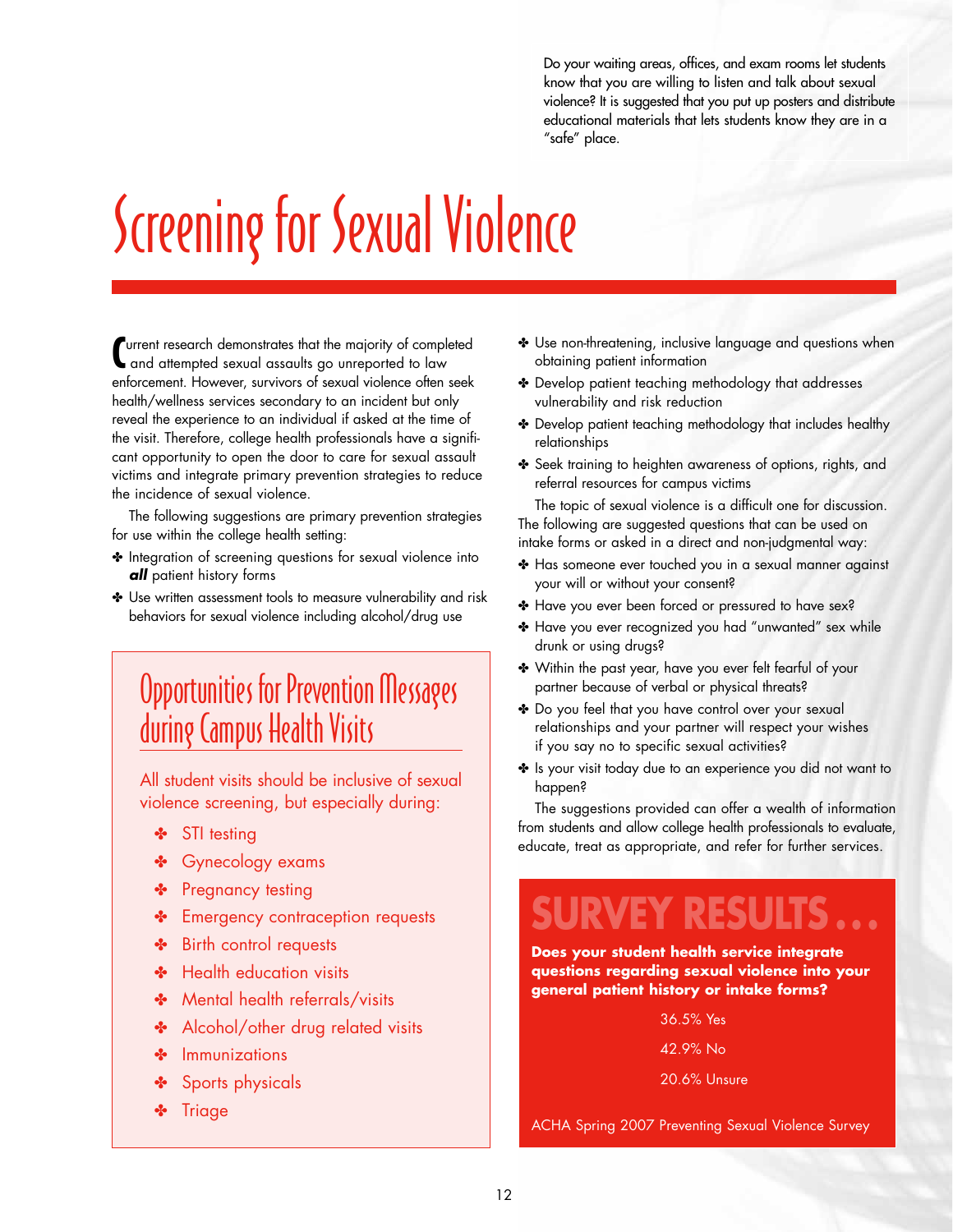Is your campus encouraging an environment that supports in every way the comprehensive and consistent message of prevention of sexual violence? If not, ask what needs to change, and how you can elicit that change. If yes, how can you spread the word to other campuses?

# Spread the Word about Preventing Sexual Violence (PSV)

College health professionals have a very powerful and<br>Unique opportunity to educate students who come to unique opportunity to educate students who come to their offices about how to prevent sexual violence through primary prevention. The goal of this toolkit is to reach as many students as possible about this important topic. However, not all students will come to your office during the school year. Therefore, the following are recommendations for spreading the word through different avenues on campus and in the community.

# New Student Orientation

✤ New students always receive welcome materials, information, and resources when they start their first year. Take the opportunity to include PSV information in their welcome packs to make sure that every student knows the facts about sexual violence and where to receive additional information and/or support on campus. Consider sending an email to all entering students about the resources on campus.

# Residence Hall Programs

✤ Reach out to residence hall staff, including resident assistants, to ensure that they are educated and well-informed about PSV and the specific resources on campus and in the local community. Offer to be a guest speaker and/or resource for issues around sexual violence prevention.

# Sorority and Fraternity Housing

- ✤ If your campus has a Greek system, meet the Interfraternity and Panhellenic Council leaders. They are the gatekeepers to all Greek students on campus. Offer the toolkit as a resource to be shared among leaders and Greek houses.
- ✤ Sororities and fraternities typically schedule many events for their members during the academic year. Offer to present or facilitate a program around primary prevention of sexual violence. The "10 Ways Young Men Can Prevent Sexual Violence" on page 14 is particularly relevant to fraternities. Enlist Greeks in peer education and/or invite individual houses to play a significant part of primary prevention on campus.

# Organizations, Clubs, and Teams on Campus

✤ Reaching out to clubs, organizations, and teams on campus is a unique way to reach high-risk target groups of students.

Providing information about PSV to athletic teams (including coaches and athletic trainers), Greeks, women's center or interest groups, religious groups, LGBT students, and cultural diversity groups will spread the word about the importance of primary prevention. These opportunities are also unique ways to recruit peer educators and leaders in bystander intervention programs.

# Academic Departments

✤ Contact faculty who teach courses related to sexuality and relationships. They may teach courses in women's studies, psychology, sociology, health and wellness, medicine, social work, counseling, etc. This toolkit could be used in class projects, research, and for class discussions. Offer to guest lecture in classes when faculty need to cancel class. Ask your institution's faculty senate/union to send an email to all faculty about the availability of the toolkit and presentations on SVP.

# Campus Radio Stations

✤ If your campus has a radio and/or closed circuit TV station, an excellent way to share news about PSV on campus with students is through public service announcements (PSAs). Stations are required to air a certain number of PSAs each week. Create and send a PSA to your campus station and request that it be aired — it likely will be heard/seen many times over the course of a year. An interview with a Sexual Assault Response Team (SART) member or student advocate would provide a strong message of prevention.

# Reaching Parents

✤ Share prevention of sexual violence resources on campus and in this toolkit with parents. This communication can include emails, direct mail, or through Alumni offices.

# Community Groups

<sup>●</sup> Community groups are a well-known resource for young people seeking information or services regarding sexual health and sexual violence. We suggest contacting your county government offices, health departments, community clinics, local police departments, and other relevant groups to let them know the resources on campus for students in need. Share this toolkit with any partner community organization, coalition, or collaborative partner.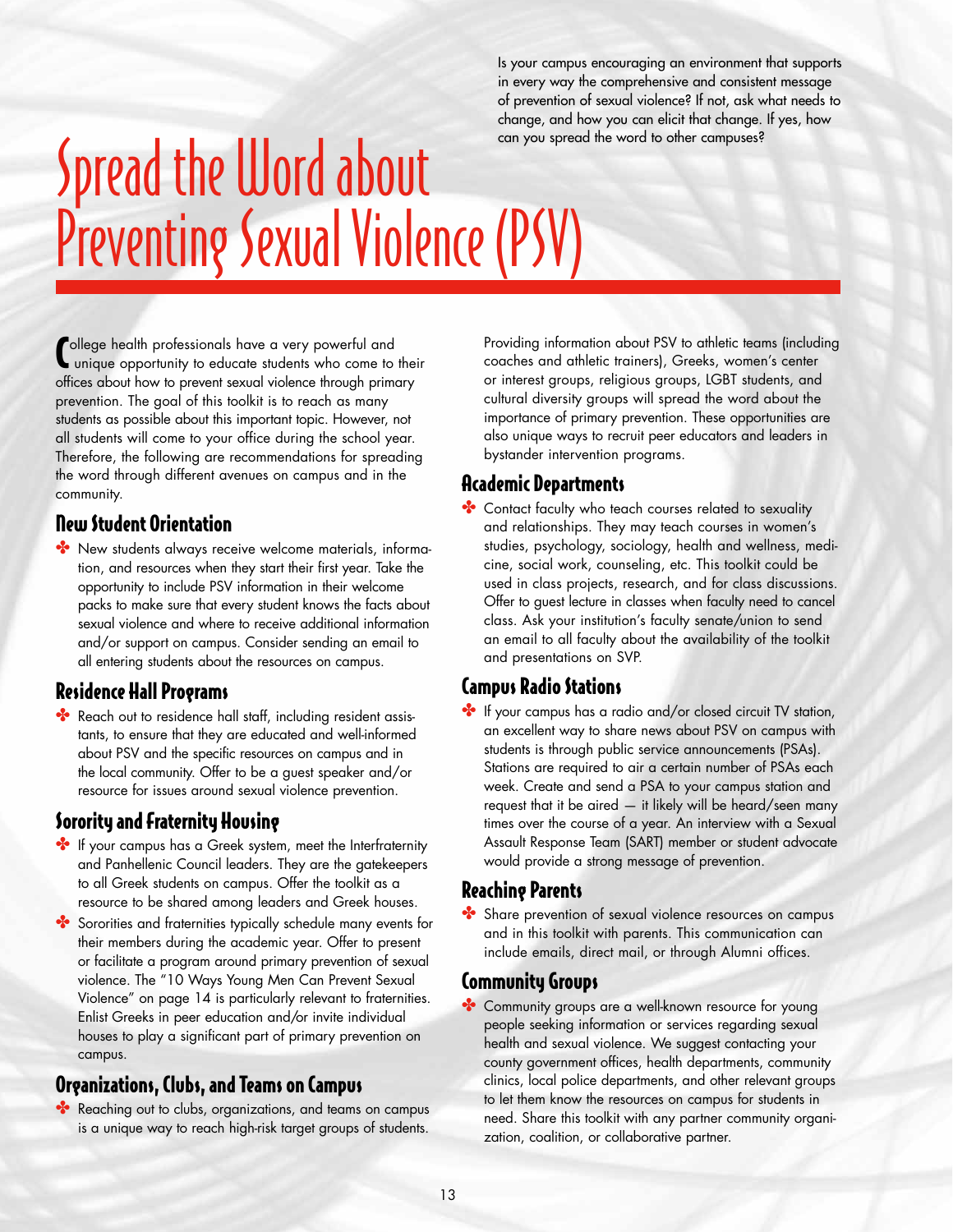# 10 Ways Young Men Can Prevent Sexual Violence

Most guys don't commit rape, but every guy can play a vital role in ending sexual and dating violence. Read the list below and learn what you and your friends can do every day. It can be something small or something large. Whatever you do, you're making a difference. Don't stand on the sidelines.

# Be Bold, Be Strong, Take Action!

# Define Your Own Manhood

 $\begin{array}{c}\n\bullet \\
\bullet \\
\bullet \\
\bullet \\
\bullet \\
\bullet\n\end{array}$ Consider whether messages about manhood like "don't take no for an answer" play a role in creating unhealthy and unsafe relationship. Choose what kind of man you want to be. Be a positive role model.

# Talk It Over

 $\frac{1}{2}$ <br>Be<br>to  $\frac{1}{2}$  sc Better communication in sexual situations — listening to the other person, stating desires clearly, and asking when a situation is unclear – will make relationships safer and healthier. Create a space to enthusiastically say yes.

# Understand the Ability to Consent

 $\begin{array}{c}\n 36 \\
 36 \\
 \hline\n 10 \\
 0\n \end{array}$ Drugs and alcohol can affect people's ability to decide whether they want to be sexual with someone. If a person is "really out of it" and can't give consent, wait until you both are ready to enthusiastically say yes.

# Get a Woman's Perspective

4 Ask women how the fear of rape affects their daily lives and whether they know someone who has been raped. Listen and learn from them about the impact of rape and how to stop it.

# Ask Guys

 $\frac{1}{\sqrt{2}}$ Ask men how it would feel to be seen as a potential rapist and how they would feel if a woman or girl in their life was sexually assaulted. Learn about the ways sexual violence touches the lives of men.

# Be Aware of Pop Culture's Messages

 $\begin{array}{c}\n\mathbf{B} \\
\mathbf{V} \\
\mathbf{a} \\
\mathbf{m} \\
\mathbf{e}\n\end{array}$ We are surrounded daily by TV shows, music, magazines, video games, and movies that communicate messages about masculinity and relationships. Don't let images in popular culture dictate your behavior.

# $\begin{array}{c}\n\hline\n\text{Re}\n\\ \hline\n\text{Re}\n\\ \text{Im}\n\\ \text{Im}\n\\ \text{Im}\n\\ \text{Im}\n\\ \text{Im}\n\\ \text{Im}\n\\ \text{Im}\n\\ \text{Im}\n\\ \text{Im}\n\\ \text{Im}\n\\ \text{Im}\n\\ \text{Im}\n\\ \text{Im}\n\\ \text{Im}\n\\ \text{Im}\n\\ \text{Im}\n\\ \text{Im}\n\\ \text{Im}\n\\ \text{Im}\n\\ \text{Im}\n\\ \text{Im}\n\\ \text{Im}\n\\ \text{Im}\n\\ \text{Im}\n\\ \text{Im}\n\\ \text{Im}\n\\ \text{Im}\n\\ \$ Choose Words Carefully

When you use words to put women down, you support the belief that they are less than fully human. It is easier to ignore women's well-being when they are seen as inferior. Choose language that respects women.

# Speak Out

8<br>8<br>8<br>8<br>8<br>8<br>8<br>8<br>8 You probably will never see a rape in progress, but you will hear attitudes and see behaviors that degrade women and promote a culture of violence. When your friend tells a joke about rape, say you don't find it funny. Use your voice.

# Get Involved

9 Join a student group working to prevent violence against women. Or, if there isn't a student group, start your own. Men's anti-rape groups are becoming more and more common on college campuses. Make a difference.

# Show Your Strength

 $\sum_{k=1}^{N}$ Don't ever have sex with anyone against their will. Make a pledge to be a man whose strength is used for respect, not for hurting.

> © 2006 Men Can Stop Rape Reprinted with permission. www.mencanstoprape.com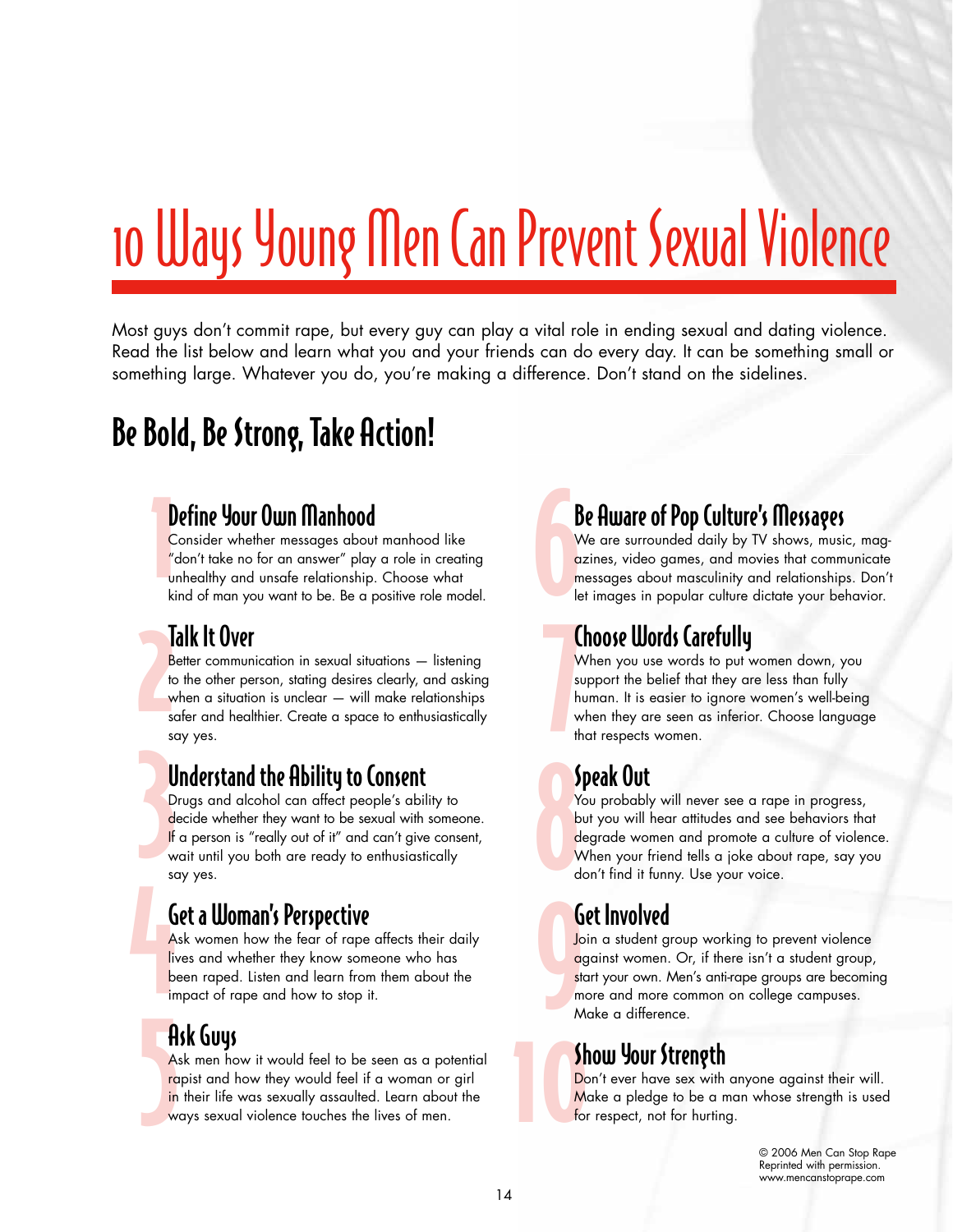#### Before you have sex, ask yourself...

Have I expressed what I want? Do I know what my partner wants? Am I certain that consent has been given? Is my potential partner sober enough to decide whether or not to have sex? Am I sober enough to know that I've correctly gauged consent?

# The Importance of Consent

Consent for any sexual activity is the centerpiece for preventing sexual coercion and unwanted sexual behavior. Consent can and should be incorporated as an essential and fun part of sexual communication. Likewise, it is a vital component of mutual pleasure and healthy sexuality.

A simple Internet search will produce many campus "Consent is Sexy" campaigns. ACHA would like to thank the University of Georgia University Health Center's Health Promotion Department (www.uhs.uga.edu/consent/index.html) and Columbia University Health Service's Sexual Violence Prevention and Response Program (www.health.columbia.edu/docs/ services/svprp/consent.html) for their permission to reprint many of their materials used on this page.

We encourage you to share these resources with peer educators, student leaders, etc., and encourage them to be creative with "Consent is Sexy." Remember these materials can be downloaded at www.acha.org/SexualViolence and then tailored for your campus environment.

## What is consent?

- Consent is a voluntary, sober, enthusiastic, creative, wanted, informed, mutual, honest, and verbal agreement.
- ✤ Consent is an active agreement; Consent cannot be coerced.
- Consent is a process, which must be asked for every step of the way; if you want to move to the next level of sexual intimacy, just ask.

## Gauging Consent

#### **Red: Signs You Should Stop**

You are too intoxicated to gauge or give consent. Your partner is asleep or passed out.

You hope you partner will say nothing and go with the flow. You intend to have sex by any means necessary.

#### **Yellow: Signs You Should Pause and Talk**

You are not sure what the other person wants. You feel like you are getting mixed signals. You have not talked about what you want to do. You assume that you will do the same thing as before. Your partner stops or is not responsive.

#### **Green: Keep Communicating**

Partners come to a mutual decision about how far to go. Partners clearly express their comfort with the situation. You feel comfortable and safe stopping at any time. Partners are excited!

- Consent is never implied and cannot be assumed, even in the context of a relationship. Just because you are in a relationship does not mean that you have permission to have sex with your partner.
- ◆ A person who is intoxicated cannot legally give consent. If you're too drunk to make decisions and communicate with your partner, you're too drunk to consent.
- ✤ The absence of a "no" doesn't mean "yes."
- ✤ Both people should be involved in the decision to have sex.
- ✤ It is not sexy to have sex without consent!

# Why is consent important?

- Communication, respect, and honesty make sex and relationships better.
- Asking for and obtaining consent shows that you have respect for both yourself and your partner.
- **<sup>◆</sup>** Positive views on sex and sexuality are empowering.
- ✤ It questions traditional views about gender and sexuality.
- ✤ It eliminates the entitlement that one partner feels over the other. Neither your body nor your sexuality belongs to someone else.
- ✤ It is normal and healthy for women to expect to be included in the consent process.

## ASKING FOR CONSENT

Show your partner that you respect her/him enough to ask about her/his sexual needs and desires. If you are not accustomed to communicating with your partner about sex and sexual activity, the first few times may feel awkward. But, practice makes perfect. Be creative and spontaneous. Don't give up. The more times you have these conversations with your partner, the more comfortable you will become communicating about sex and sexual activity. Your partner may also find the situation awkward at first, but over time you will both be more secure in yourselves and your relationship.

**When?** Before you act. It is the responsibility of the person initiating a sex act to obtain clear consent. Whenever you are unsure if consent has been given, ask. Check-in throughout. Giving consent ahead of time does not waive a person's right to change their mind or say no later.

**How?** Consent is not just about getting a yes or no answer, but about understanding what a partner is feeling. Ask openended questions. Listen to and respect your partner's response, whether you hear yes or no: "I'd really like to. . . how does that sound?" "How does this feel?" "What would you like to do?"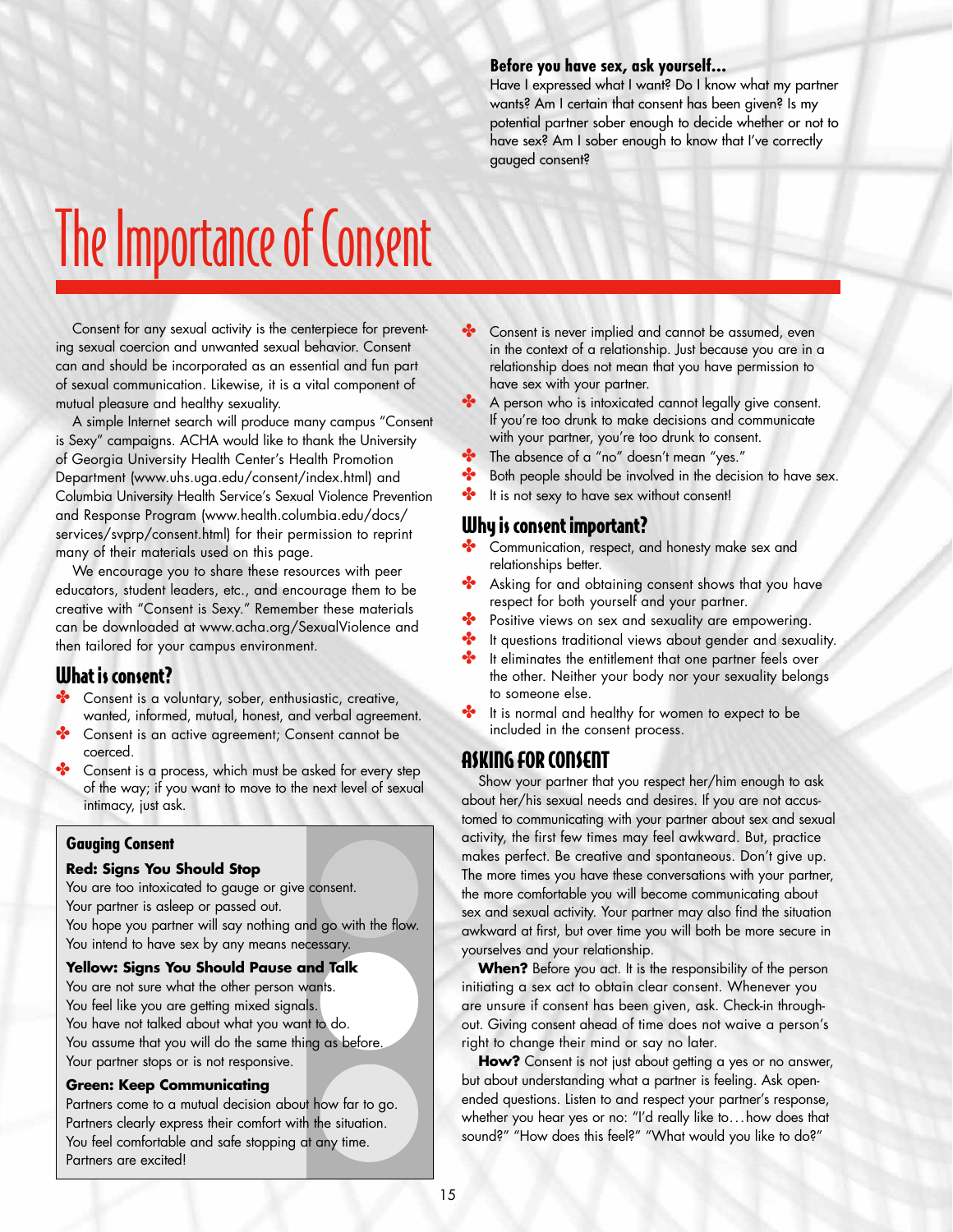# Preventing Sexual Violence through Empowering Campus Bystanders

#### By Joetta L. Carr, PhD

**A** promising approach to preventing interpersonal violence is to teach and encourage bystanders to intervene with peers and support potential or actual victims. A "bystander" is a friend, classmate, teammate, coworker, teacher, family member, or stranger who is aware of or observes situations and interactions that could lead to sexual harassment, intimidation, coercion, or assault. The goals of bystander intervention programs are to increase awareness and understanding of the problem, increase feelings of responsibility to solve this problem, increase commitment to act, and to empower people to act both individually and collectively (McGann, 2005). By fostering a sense of caring and community, campus cultures can be transformed and become safer.

Instead of focusing on young men as perpetrators or potential perpetrators, this model views men as allies who have critical and unique roles in sexual violence prevention. By reducing defensiveness, messages can be heard and collaboration cultivated.

"Men have powerful influences on male peers and can learn how to use their persuasive abilities in healthy ways" (Kilmartin, 2001, p. 6). "When men understand that the bystander role is not neutral, that hypermasculinity and sexism are toxic, and that they have an important influence on their peers, they can begin to accept responsibility for their behavior within the social group" (p. 45).

Instead of focusing on young women as victims or potential targets, this approach teaches young women how to safely intervene and interrupt abusive and potentially risky scenarios. In fact, everyone in the campus community has a role to play, including professors, administrators, healthcare professionals, student leaders, graduate assistants, clerical staff, etc.

Student behavior is greatly determined by prevailing cultural and social norms governing sexual attitudes and behaviors in society. It is important to understand college sexual violence within the context of social relations. Contrary to the myth of the stranger rape, friends and acquaintances commit between 80 and 90% of the sexual assaults against women on college campuses. Research findings suggest that only a minority of male students on campus commit the vast majority of sexual violence on campus, are undetected, and are repeat offenders (Lisak & Miller, 2002). A campus culture that accepts and tolerates less severe sexual misbehavior by many more students contributes to sexual aggression at all levels.

We have all observed inappropriate sexual encounters that alarm us, make us uncomfortable, or cause embarrassment or humiliation. These behaviors may occur in class, in corridors, at sports events, parties, at fraternity or sorority houses, at the health center, student union, school events, and bars. As bystanders to inappropriate sexual behavior, we not only have opportunities to intervene, we have a shared responsibility to prevent harm, foster a sense of community, and create a culture of caring at our institutions.

This approach draws from ally development programs where campus men are engaged as social justice allies to end violence against women (Fabiano, Perkins, Berkowitz, Linkenbach, & Stark, 2003).

Research by Berkowitz (2002) suggests that college males underestimate their peers' discomfort with sexist behavior. Correcting this misperception may result in men's greater willingness to challenge inappropriate peer behavior and speak out against rape-supportive attitudes and behavior. Interpreting sexist behavior as a problem is a step toward feeling responsible for intervening and possessing the necessary skills to act.

Banyard, Moynihan, and Plante (2007) have developed a bystander intervention program at the University of New Hampshire using a community of responsibility model. This approach goes beyond the individual level (with a focus only on men) to community levels of change. Goals of this program include:

- ✤ Create new situational norms for intervention
- ✤ Provide role models of helping behavior
- ✤ Build a repertoire of specific skills for bystanders
- ✤ Foster bystander's sense of responsibility for intervening
- ✤ Develop sense of competence and identify situations for intervening

## Bystander Intervention Key Components

- Role modeling is crucial
- Entire campus community has a stake (see "Key Partnerships in Sexual Violence Prevention" on page 18)
- Support bystander intervention on campus
- Teach skills to intervene
- Obtain commitment to intervene
- Teach how to interrupt a possible sexual assault
- Reduce defensiveness to the message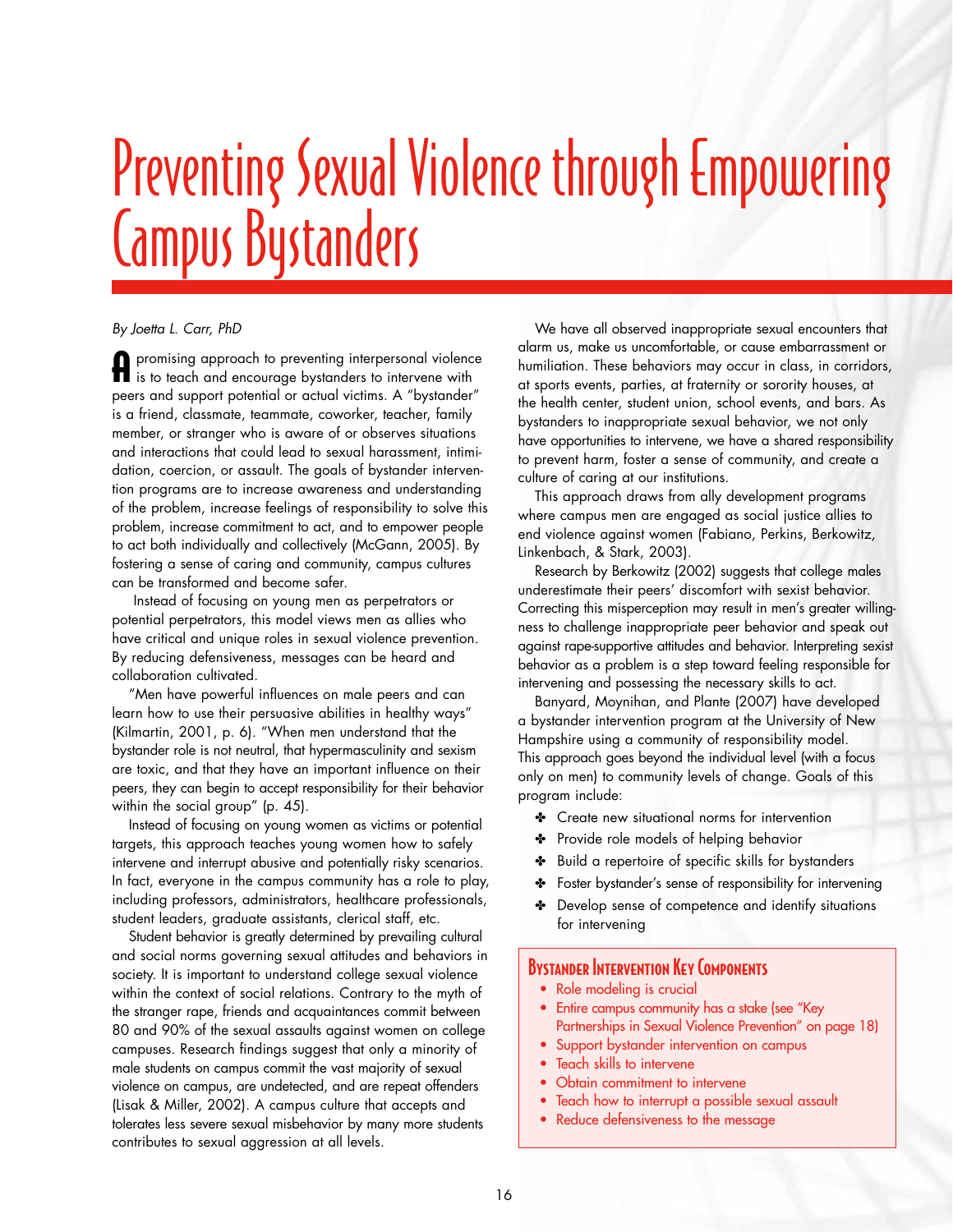Plante, Banyard, Moynihan, and Eckstein (2007) have developed "Bringing in the Bystander — Establishing a Community of Responsibility" workshops and a facilitator's guide regarding sexual violence prevention. There are three components to this training: 1) Educational, 2) Motivational, and 3) Skill Building. Using active learning approaches and peer educators, this program targets attitudes, beliefs, and behaviors designed to increase bystander efficacy and willingness to intervene.

Katz (n.d.) has developed a prosocial bystander model to prevent violence called "Mentors in Violence Prevention (MVP)." The MVP model has been utilized in numerous educational settings and the playbooks and trainer's guides are customized for diverse student bodies. The training consists of role-plays in which students identify and practice numerous options in response to incidents of harassment, abuse, and violence before, during, and after the event. It challenges students against passivity, silence, and complicity in the face of abusive behaviors. The MVP workshops discuss provocative questions such as:

- ✤ How do cultural definitions of manhood contribute to sexual violence and sexist behaviors?
- ✤ How do cultural definitions of womanhood contribute to women's victimization or to their resistance?
- Why do many young men remain silent when their peers behave badly and how is the silence of peers understood by abusers?
- ✤ What message is conveyed when the abuser's friends don't confront him?
- ✤ Why do some heterosexually identified men harass and beat up gay men?

Men Can Stop Rape's "Men of Strength" program includes a college campus affiliate component based on the bystander approach. The goal is to create a national network of support on college campuses. "My Strength Is Not for Hurting" posters illustrate bystander media projects and are used by many campuses (P. McCann, personal communication, October 2007).

Preliminary research to evaluate the effectiveness of the "Men of Strength" program by Men Can Stop Rape, the University of New Hampshire program, and the Mentors in Violence Prevention program indicates that students and others can increase their awareness of sexual violence, learn how to recognize and identify inappropriate sexual behaviors, develop skills to intervene safely, and make a commitment to intervene.

# **SURVEY RESULTS . . .**

**How familiar are you with Bystander Intervention techniques to address prevention of sexual violence?**

> 12.2% Very familiar 25.7% Somewhat familiar 11.1% Unsure 12.8% Less familiar 38.2% Not familiar at all

ACHA Spring 2007 Preventing Sexual Violence Survey

Workshops and training sessions for all of the programs described above are usually conducted in single gender groups with male and female trainers who are preferably peers of the group. For example, a football team would be trained by a former or current athlete or coach who understands sports culture, the pressures on young athletes, peer support for sexual conquests, etc. One-session workshops are less ideal than multiple sessions where bystander interventions can be practiced and discussed and troubleshooting can occur.

The formats focus on interactive, lively discussions using scenarios that are based on real-life experiences. Students may enjoy developing scenarios that are typical at their school. Examples include observing a student being targeted through the use of alcohol or date-rape drugs, conversations where women are denigrated sexually, observing a passed out student being carried upstairs to a bedroom, or seeing sexually explicit photos of classmates on student Internet sites.

A number of institutions have augmented bystander training programs with media campaigns to change campus norms and achieve a more comprehensive prevention package. Media campaigns focus on community-wide prevention and are designed to educate and elicit behavior change. Potter, Stapleton, and Moynihan (in press) and Potter, Moynihan, Stapleton, and Banyard (in press) have developed and evaluated a poster campaign designed to empower bystanders with the tag line "Know Your Power. Step In, Speak Up. You Can Make a Difference."

The University of Kentucky violence prevention model targets "popular" students across social groups for bystander training (D. Edwards, personal communication, 2007). Using social diffusion theory, this model identifies popular opinion leaders who may be more effective in shifting the campus norms from passive bystanders to active intervention. To create a sense of immediacy and personal ownership, they conduct empathy exercises using violence data specific to their campus, emotionally evocative segments from monologues created by students based on their personal experiences with sexual violence, and sharing in small groups. They target student leaders from each year for training and 15% of first-year students to create a "critical mass" with enough momentum to create a tipping point to shift campus norms.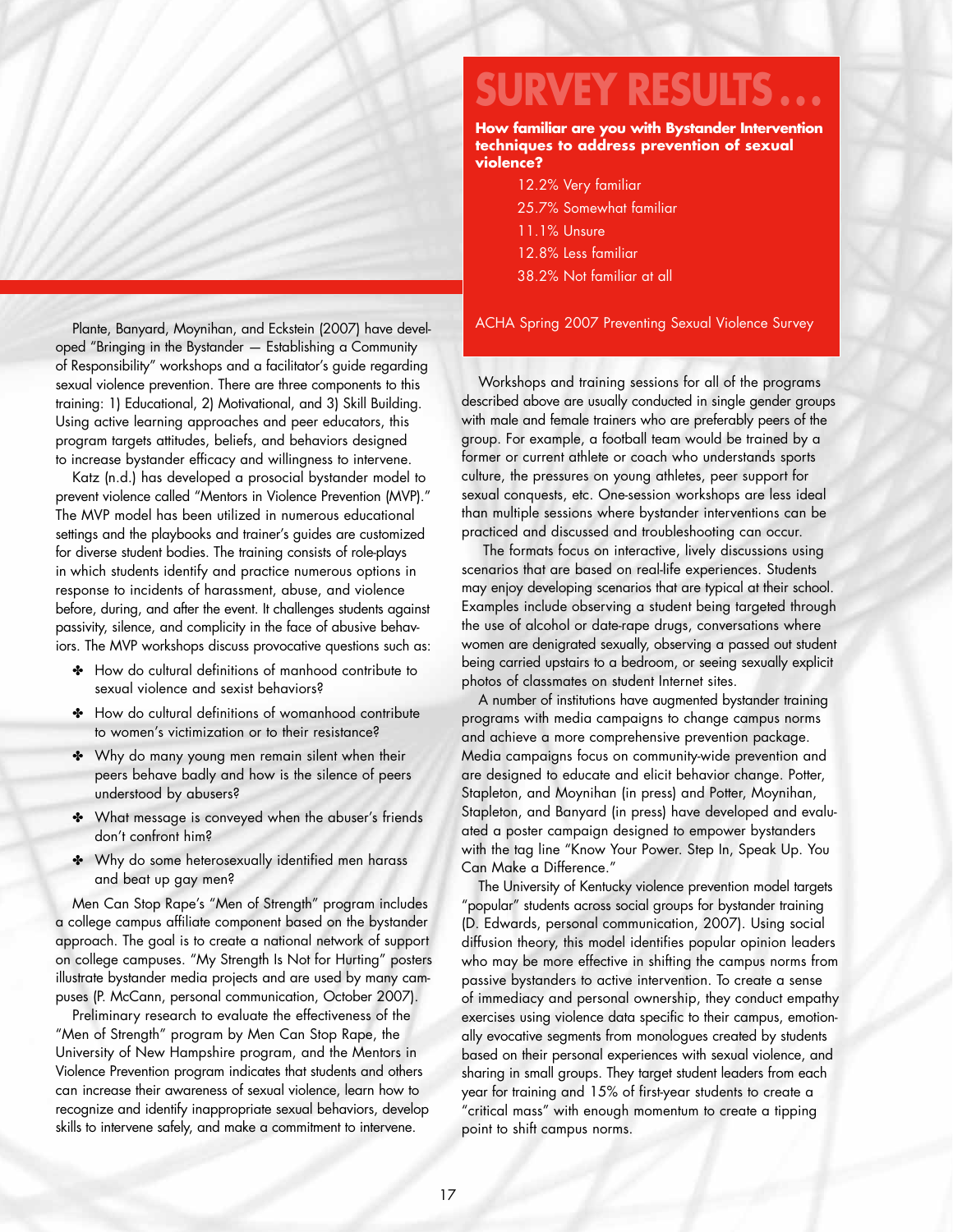# VIOLENCE PREVENTION

## Campus Administrators

- 1. Create a Presidential Task Force on Campus Violence.
- 2. Establish an institutional Position Statement on Preventing Sexual Violence.
- 3. Acknowledge institutional commitment to reduce sexual violence through press releases to campus community, community-at-large, alumni, and parents.
- 4. Mandate sexual violence prevention programming for all students.
- 5. Mandate the establishment of a coordinated, comprehensive, victim-centered response system for sexual violence incidents.
- 6. Revise Student's Code of Conduct and faculty/employee policies to demonstrate intolerance to sexual violence at any level.
- 7. Maintain compliance with federal and state regulations.
- 8. Support funding for prevention initiatives and bystander intervention programs.
- 9. Demonstrate mentorship to all campus constituencies for effective collaboration.
- 10. Participate in campus activities and programming to prevent sexual violence.

#### Academic Affairs

- 1. Educate students on primary prevention of all levels of sexual violence through curriculum infusion.
- 2. Seek classroom opportunities to participate in campus programming and prevention activities.
- 3. Participate in training to understand how to assist victims of sexual violence.
- 4. Serve as mentors and role models to encourage a culture of caring.

#### Student Affairs

- 1. Develop programming for all campus groups such as incoming students, transfer students, international students, athletic teams, and Greek organizations.
- 2. Serve as mentors and role models to students to encourage behavioral change and support a culture of civility and respect.
- 3. Participate in training to understand how to assist victims of sexual violence.

#### **Community**

- 1. Encourage/invite community groups to participate in campus trainings to understand the culture and dynamics of campus life.
- 2. Develop strategies for collaboration in sexual violence prevention initiatives.
- 3. Create partnerships for a coordinated, comprehensive, victim-centered response to sexual violence incidents.

# KEY PARTNERSHIPS IN SEXUAL PREVENTING SEXUAL PREVENTING SEXUAL VIOLENCE THROUGH EMPOWERING CAMPUS BYSTANDERS

Bystander interventions include a full range of options and levels of action, from speaking to a resident assistant about an encounter in a residence hall to calling the police. Interventions can occur with friends, acquaintances, and strangers, such as bartenders, designated drivers, professors, hotline staff, counselors, roommates, and others. Some interventions are best done by a group of friends and others are more effective in private, side conversations. Staying safe is always emphasized and balanced with keeping others safe. When people feel seriously threatened, authorities such as campus police should be called.

There are many reasons people do not intervene. They may not see the problem, do not know what to do, choose to mind their business, or feel out of their comfort zone. People must overcome many fears such as getting hurt, losing a friend, creating conflict, breaking a code of silence, embarrassment, or making someone angry. These obstacles to intervening should be discussed openly and pros and cons of intervening in various situations should be flushed out by the trainers. The moral imperative of intervening can be emphasized, as well as the benefits to the entire community. Students cannot learn well in an atmosphere of sexual intimidation.

Therefore, the entire campus community must grapple with the questions — how can we change the campus culture that gives rise to, promotes, creates the conditions for, condones, or ignores sexual violence on campus? How can we create a culture of caring where we do not allow humiliating, insulting, and harmful sexual attitudes and behaviors to flourish?

Joetta L. Carr, PhD is a professor at Western Michigan University.

#### References

Banyard, V.L., Moynihan, M.M., & Plante, E.G. (2007). Sexual violence prevention through bystander education: An experimental evaluation. *Journal of Community Psychology,* 35(4), 463-481.

Berkowitz, A.D. (2002). Fostering men's responsibility for preventing sexual assault. In P.A. Schewe (Ed.), *Preventing violence in relationships: Interventions across the lifespan* (pp. 163-196). Washington, DC: APA.

Fabiano, P.M., Perkins, H.W., Berkowitz, A.D., Linkenbach, J., & Stark, C. (2003). Engaging men as social justice allies in ending violence against women: Evidence for a social norms approach. *Journal of American College Health,* 5(3), 105-112.

Katz, J. (n.d.). *Mentors in Violence Prevention (MVP): Gender violence prevention education and training.* Retrieved 2007 from http://www.jacksonkatz.com/mvp.html.

Kilmartin, C. (2001). *Sexual assault in context: Teaching college men about gender.* Holmes Beach, FL: Learning Publications.

Lisak, D. & Miller, P.M. (2002). Repeat rape and multiple offending among undetected rapists. *Violence and Victims.* 17, 73-84.

McGann, P. (2005). *The effectiveness of Men of Strength Clubs.* Presentation at the National Sexual Assault Conference, Pittsburg, PA. [www.mencanstoprape.org]

Plante, E.G., Banyard, V.L., Moynihan, M.M., & Eckstein, R.P. (2007). Facilitator's Guide: Bringing in the bystander. A prevention workshop for establishing a community of responsibility. [Contact Victoria Banyard (Victoria.Banyard@unh.edu) or Mary Moynihan (marym@unh.edu) for a copy of the Facilitator's Guide]

Potter, S.J., Moynihan, M.M., Stapleton, J.G., & Banyard, V.L. (in press). Empowering bystanders to prevent campus violence against women: A preliminary evaluation of a poster campaign. *Violence Against Women.*

Potter, S.J., Stapleton, J.G., & Moynihan, M.M. (in press). Designing, implementing, and evaluating a media campaign illustrating the bystander role. *Journal of Prevention and Intervention in the Community.*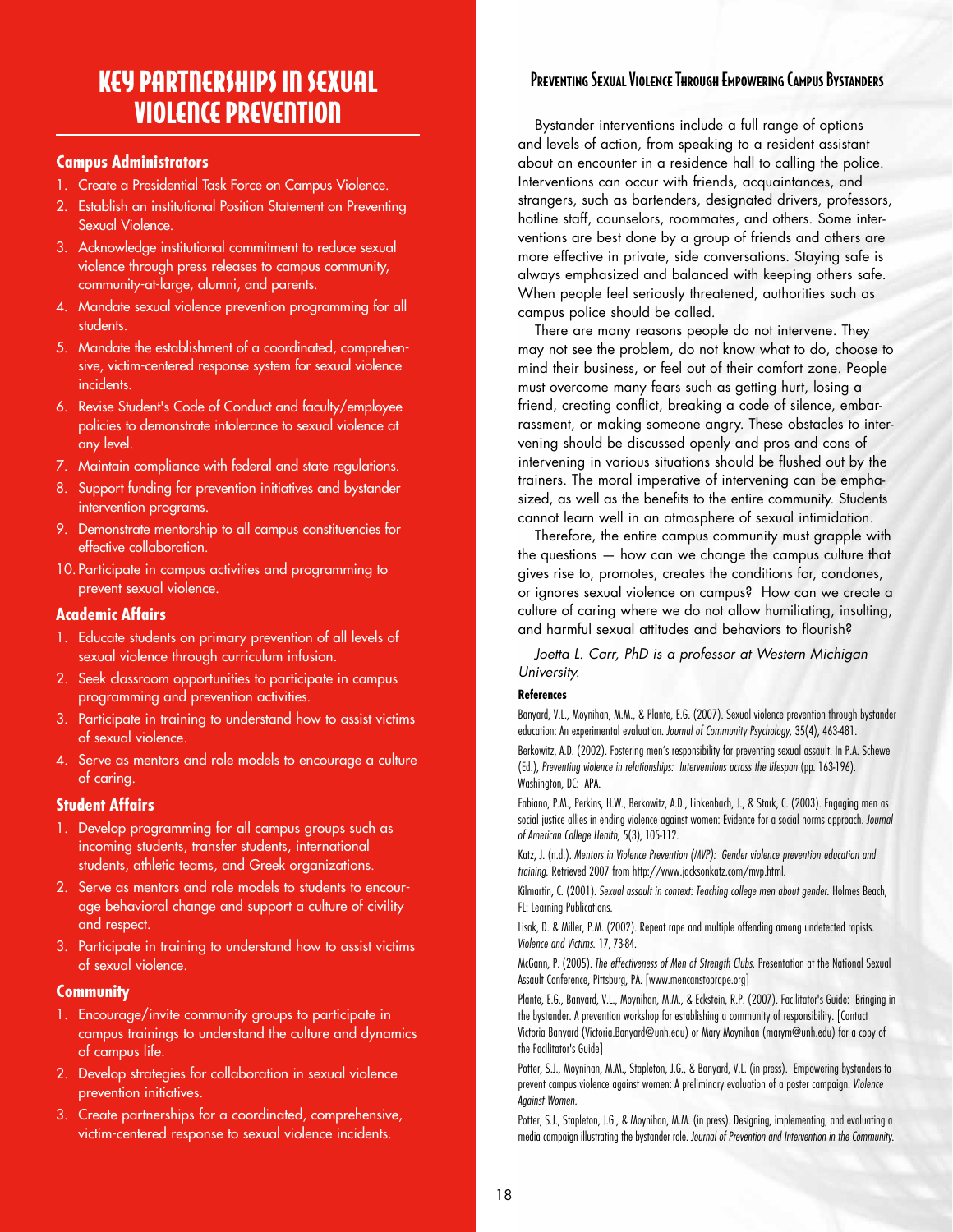# Alcohol and Sexual Violence

Approximately 50-70% of all sexual assaults involve alcohol. The relationship between alcohol and sexual violence is multifaceted and involves different pathways. Alcohol can lower inhibitions, impair judgment and reaction time, diminish recognition of vulnerability, reduce one's ability to obtain or give consent, and decrease the capacity to resist unwanted sexual activities (Abbey, 2002; Carr & VanDeusen, 2004). Alcoholfueled sexual aggression is anti-social behavior that harms thousands of students each year.

According to the NIAAA College Task Force Report (April 2002), preconceived expectations about the effect of alcohol may be as important as the pharmacological effect of the drug. The influence of alcohol on behavior and judgment may increase misperceptions of sexual interest and lead to perpetrators ignoring refusal cues or victims disregarding risk cues. Alcohol is often used to blame victims, as a justification by offenders, and a frequent weapon in sexual violence. Thus, unwanted, pressured, and/or "regretted" sexual activities become a common occurrence among college students.

A national survey indicated that approximately 44% of college students reported binge drinking (five or more drinks in a row for men and four or more in a row for women) in the last two weeks (Wechsler, et al., 2002). The Spring 2007 ACHA-NCHA data showed that approximately 36% of female college students and 35% of male college students had an estimated Blood Alcohol Concentration (BAC) greater than or equal to .08 the last time they "partied" or socialized (ACHA, 2007).

College drinking frequently occurs in sexually charged settings such as bars, nightclubs, and parties where sexual

1.8% of female college students and 0.9% of male college students who drank alcohol reported the consequence of having someone use force or threat of force to have sex with them in the last school year (ACHA, 2008). The Spring 2007 ACHA-NCHA also showed that 12.9% of female college students and 6.2% of male college students reported some form of sexually aggressive experience within the last school year. These experiences included verbal threats for sex against their will, sexual touching against their will, and attempted and completed sexual penetration against their will (ACHA unpublished data, 2008).

# **SURVEY RESULTS**

#### **The use of alcohol by students is the primary reason for the majority of sexual assaults on campus.**

| 20.2% Strongly agree   |
|------------------------|
| 48.8% Agree            |
| 11.1% Unsure           |
| 15.2% Disagree         |
| 4.7% Strongly disagree |

ACHA Spring 2007 Preventing Sexual Violence Survey

activity may be desired or expected and students may be pressured to drink. Female college students in particular are often targeted and incorrectly believe that they are safe among friends. Women are consistently rated as more culpable for acquaintance rape when they have been drinking. Humphrey and White (2000) reported that in their first year of college, 31% of college women experienced some type of sexual assault and 6.4% experienced completed rape. Further, Mohler-Kuo, Dowdall, Koss, and Wechsler (2003) reported that 72% of female students who experienced rape were so intoxicated they were unable to consent.

In order to change individual campus norms, it is necessary to understand the context and reasons (the how, when, and why) that students use alcohol and the connection to sexual violence. By obtaining data on alcohol use and sexual violence on individual campuses and consequently identifying high-risk groups, institutions can focus efforts to lessen high-risk alcohol use as well as incidents of sexual violence. Campuses might also consider conducting focus groups of diverse student populations and high-risk groups (e.g., athletes, Greeks, etc.) to determine the reasons and decisions to drink.

Ultimately, collecting campus data can lead to a collaboration between students, faculty, staff, and administrators to develop strategies to promote positive change appropriate to an individual campus — change that includes alcohol-free recreation, athletic events, social activities, and campus celebrations, as well as daily student life in residence halls and other campus housing.

The Task Force of the National Advisory Council on Alcohol Abuse and Alcoholism (April 2002) offers a clear structure for change around alcohol use on campuses including a series of approximately 20 recommendations (see www.collegedrinkingprevention.gov/StatsSummaries).

Primary prevention of sexual violence holds powerful implications for campuses. Positive campus experiences, student safety, student retention, and student learning are high priorities for all institutions. As campuses shift the paradigm to primary prevention of sexual violence, the following actions are suggested:

✤ Recognize that students provide the data and the solution to changing a campus culture.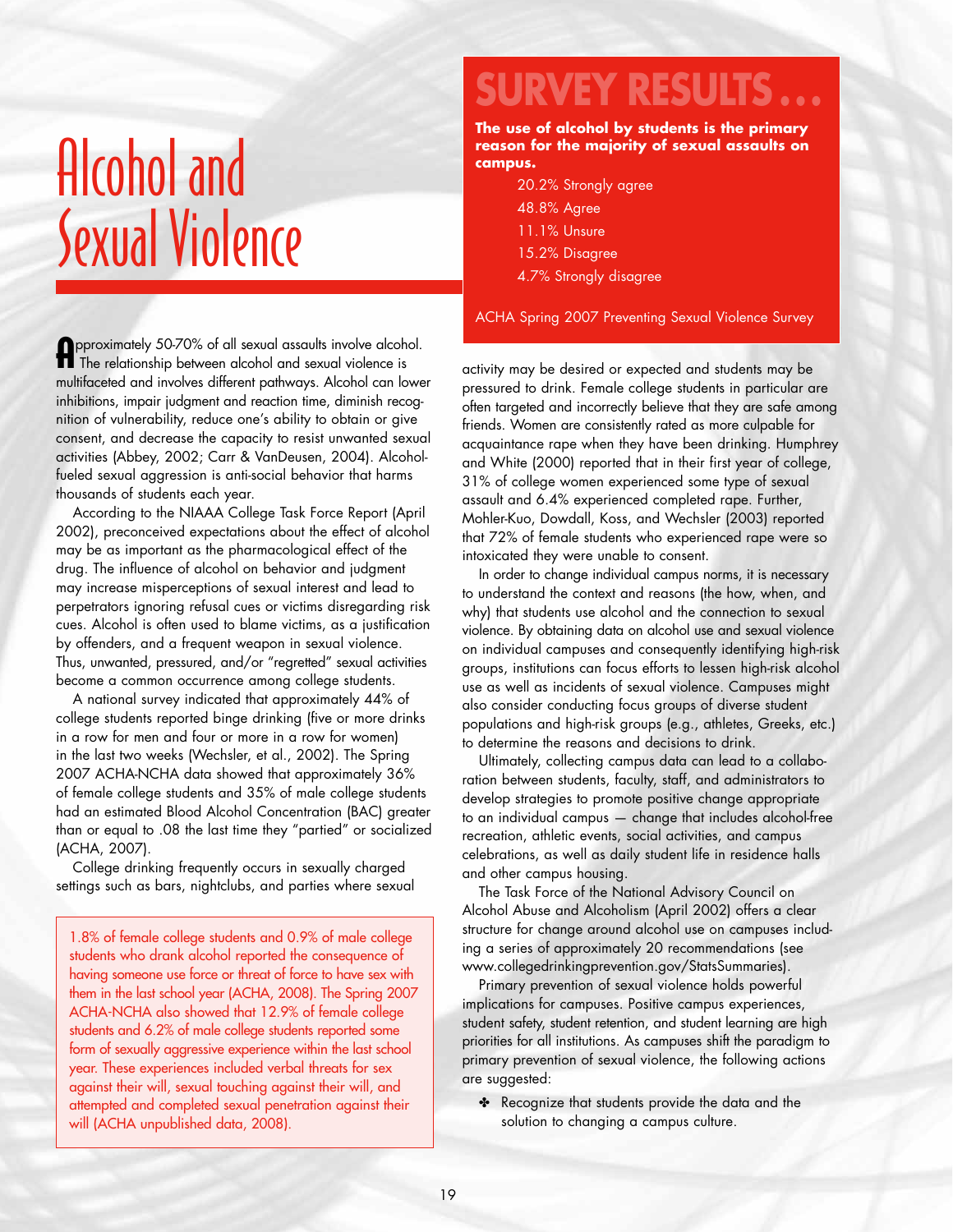# BRIEF SCREENING FOR HIGH-RISK ALCOHOL USE

College health professionals have limited time with students. Research shows, however, that a brief intervention can decrease alcohol use significantly among people who drink in high-risk fashion.

A single question (or more, if time allows) can be included on a student history/intake form or asked at each health/wellness visit. In just a few minutes, one can ask the question, reflect understanding, and use the teachable moment to make a referral, if appropriate, to health education, counseling, and/or community resources.

A single alcohol intervention question might be:

#### **How many times in the past year have you had five or more drinks on one occasion (for men) or four or more drinks on one occasion (for women)?**

One or more heavy drinking days indicates highrisk alcohol use. Even one episode of high-risk drinking can have negative physical, academic, social, and/or emotional consequences.

If time allows, ask about a pattern of alcohol use. Questions might include:

- ✤ **How often do you drink alcohol?**
- ✤ **How many drinks do you consume when you drink?**
- ✤ **How often do you drink five or more drinks on one occasion?**

As reflected in the national data, increased quantity and frequency of alcohol consumption increases the risk for negative consequences. Early intervention can reduce risk and help students make more healthy decisions around alcohol use and thus academic success.

For more information and resources about brief alcohol intervention, visit: http://pubs.niaaa.nih.gov/ publications/Practitioner/CliniciansGuide2005/ clinicians\_guide.htm

- ✤ Examine and revise campus policies regarding alcohol and violence.
- ✤ Establish campus-community coalitions to support campus policies regarding alcohol use and the control of alcohol access by students.
- ✤ Enlist support and involvement of large social groups such as Greeks and athletes to take a stand against high-risk drinking and/or forced sex (Abbey, 2002).
- ✤ Encourage collaboration between those on campus who are responsible for alcohol programming and those who are responsible for sexual violence prevention (Abbey, 2002).
- ✤ Employ multiple modalities in education programming on alcohol use and negative consequences of poor decisions.
- ✤ Include questions about sexual violence and alcohol use in all health, counseling, and judicial affairs visits.

College health professionals can become catalysts and powerful agents of change on the issue of campus sexual violence prevention and alcohol misuse. Further, college health professionals can lessen alcohol-related violence on campus through continuous, timely, accurate, comprehensive, and consistent primary prevention efforts.

#### References

Abbey, A. (2002). Alcohol-related sexual assault: A common problem among college students. *Journal of Studies on Alcohol,* Supplement No. 14, 118-128.

American College Health Association (ACHA). (2007). National college health assessment: Reference group executive summary spring 2007. Baltimore, MD: Author.

American College Health Association (ACHA). (2008). American College Health Association-National College Health Assessment spring 2007 reference group data report (abridged). *Journal of American College Health,* 56(5), 469-479.

American College Health Association (ACHA). (2008). American College Health Association-National College Health Assessment spring 2007. Unpublished raw data.

Carr, J.L., & VanDeusen, K.M. (2004). Risk factors for male sexual aggression on college campuses. *Journal of Family Violence,* 19(5), 279-289.

Humphrey, J.A., & White, J.W. (2000). Women's vulnerability to sexual assault from adolescence to young adulthood. *Journal of Adolescent Health,* 27, 419-424.

Mohler-Kuo M., Dowdall, G.W., Koss, M.P., & Wechsler, H. (2004, January). Correlates of rape while intoxicated in a national sample of college women. *Journal of Studies on Alcohol,* 65, 37-45.

National Institute on Alcohol Abuse and Alcoholism (NIAAA) Task Force on College Drinking. (April 2002). *A Call to Action: Changing the Culture of Drinking at U.S. Colleges.* (NIH publication No. 02-5010). Author.

Wechsler, H., Lee, J.E., Kuo, M., Seibring, M., Nelson, T.F., & Lee, H. (2002). Trends in college binge drinking during a period of increased prevention efforts. Findings of 4 Harvard School of Public Health College Alcohol Study Surveys: 1993-2001. *Journal of American College Health.* 50(5), 203-217.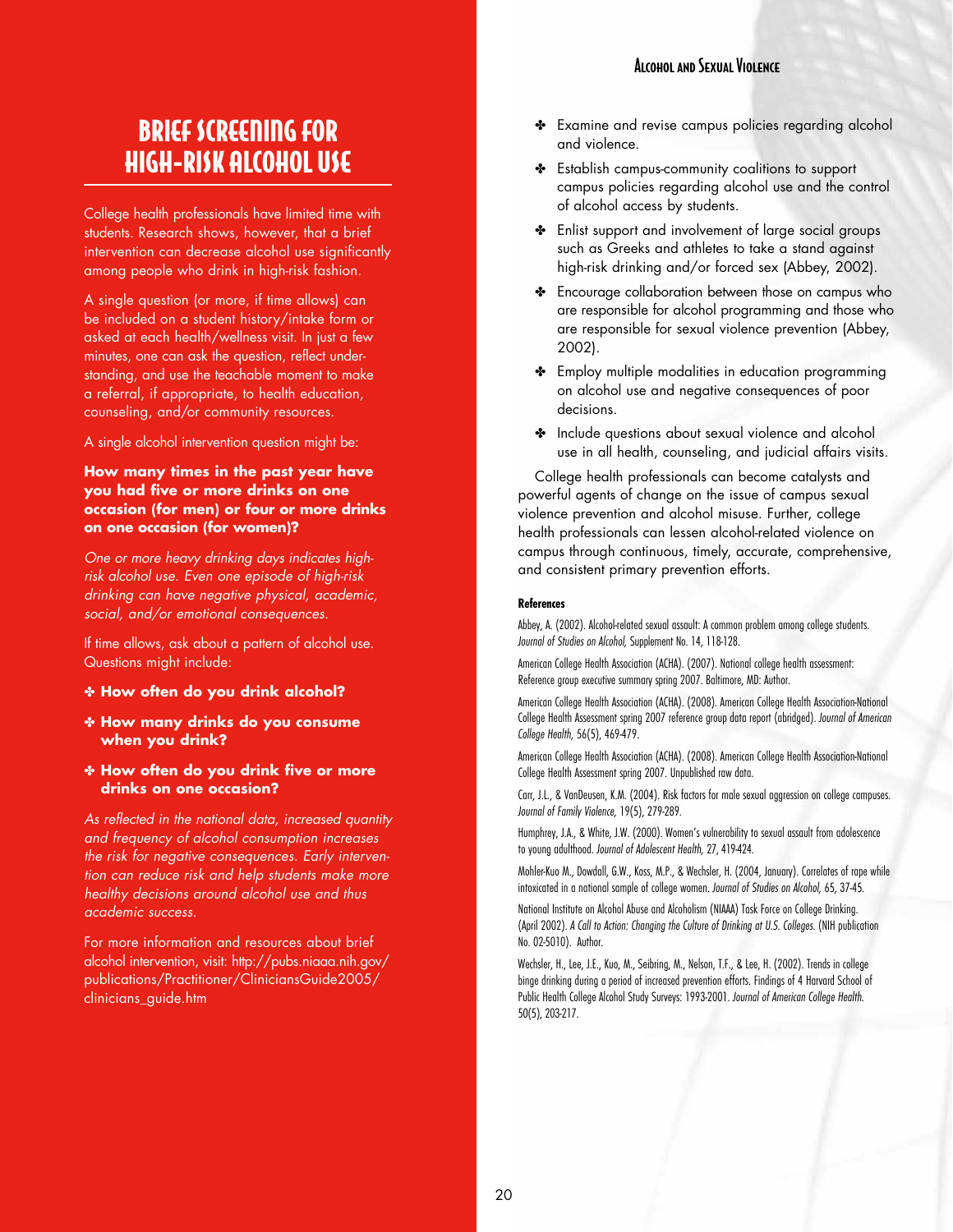# Prevention of Sexual Violence on Campus An Assessment Tool

ACHA's "Position Statement on Preventing Sexual Violence on College and University Campuses" recommends the following 15 actions be taken to address policy, prevention, and intervention as it pertains to sexual violence. College health professionals, who are in a powerful position to prevent campus sexual violence, are encouraged to use the assessment tool below periodically to note your institution's level of completion of each action. Once the assessment is completed, the information should be shared with administrators, faculty, staff, and students. This simple tool can also guide your campus efforts at primary prevention of sexual violence.

- Develop a policy statement and directive from the president/chancellor of the institution that demonstrates recognition of sexual violence as a problem, a commitment to reduce its occurrence, and action steps for the campus community.
- 2. Develop a multidisciplinary task force on campus to address sexual violence prevention and response services that includes high-level campus administration, academic leaders, student leaders, and community partners.
- 3. Create policies that reflect an expectation of civility, honor, respect, and nonviolence for all members of the community and encourage behaviors that build a sense of community.
- 4. Revise, enforce, and widely distribute disciplinary regulations in the student code that demonstrate an intolerance of all forms of sexual violence and implement sanctions for violations by faculty, staff, and students.
- 5. Educate disciplinary boards on non-stranger assaults, perpetrator patterns, and possible victim responses and patterns.
- 6. Provide comprehensive training on all aspects of sexual violence for campus administrators; campus law enforcement; health and counseling services staff; faculty; staff; and student leaders that includes the dynamics of sexual violence, access to care, victim response, and federal/state statutes.
- 7. Develop a coordinated, seamless, victim-centered responseservice between campus and community resources that offers the options of:
	- ✤ Anonymous reporting
	- Law enforcement involvement

|                                                                                                                                                                                                                                                                                                                                                                                                                | Action yet to be addressed |   |                          | Completed      |
|----------------------------------------------------------------------------------------------------------------------------------------------------------------------------------------------------------------------------------------------------------------------------------------------------------------------------------------------------------------------------------------------------------------|----------------------------|---|--------------------------|----------------|
| $\begin{array}{c} \hline \end{array}$                                                                                                                                                                                                                                                                                                                                                                          | $\overline{c}$             | 3 | $\overline{\mathcal{A}}$ | 5              |
|                                                                                                                                                                                                                                                                                                                                                                                                                |                            |   |                          |                |
|                                                                                                                                                                                                                                                                                                                                                                                                                |                            |   |                          |                |
|                                                                                                                                                                                                                                                                                                                                                                                                                |                            |   |                          |                |
| $\begin{array}{c} \rule{0pt}{2ex} \rule{0pt}{2ex} \rule{0pt}{2ex} \rule{0pt}{2ex} \rule{0pt}{2ex} \rule{0pt}{2ex} \rule{0pt}{2ex} \rule{0pt}{2ex} \rule{0pt}{2ex} \rule{0pt}{2ex} \rule{0pt}{2ex} \rule{0pt}{2ex} \rule{0pt}{2ex} \rule{0pt}{2ex} \rule{0pt}{2ex} \rule{0pt}{2ex} \rule{0pt}{2ex} \rule{0pt}{2ex} \rule{0pt}{2ex} \rule{0pt}{2ex} \rule{0pt}{2ex} \rule{0pt}{2ex} \rule{0pt}{2ex} \rule{0pt}{$ | $\overline{c}$             | 3 | $\pmb{4}$                | 5              |
|                                                                                                                                                                                                                                                                                                                                                                                                                |                            |   |                          |                |
|                                                                                                                                                                                                                                                                                                                                                                                                                |                            |   |                          |                |
| $\mathbf{I}$                                                                                                                                                                                                                                                                                                                                                                                                   | $\overline{\mathbf{c}}$    | 3 | $\overline{\mathcal{A}}$ | 5              |
|                                                                                                                                                                                                                                                                                                                                                                                                                |                            |   |                          |                |
|                                                                                                                                                                                                                                                                                                                                                                                                                |                            |   |                          |                |
| $\mathbf{1}$                                                                                                                                                                                                                                                                                                                                                                                                   | $\overline{c}$             | 3 | $\overline{\mathcal{A}}$ | 5              |
|                                                                                                                                                                                                                                                                                                                                                                                                                |                            |   |                          |                |
|                                                                                                                                                                                                                                                                                                                                                                                                                |                            |   |                          |                |
| $\frac{1}{1}$                                                                                                                                                                                                                                                                                                                                                                                                  | $\overline{c}$             | 3 | $\overline{\mathcal{A}}$ | 5              |
|                                                                                                                                                                                                                                                                                                                                                                                                                |                            |   |                          |                |
| $\mathbf{1}$                                                                                                                                                                                                                                                                                                                                                                                                   | $\overline{c}$             | 3 | $\overline{\mathcal{A}}$ | 5              |
|                                                                                                                                                                                                                                                                                                                                                                                                                |                            |   |                          |                |
|                                                                                                                                                                                                                                                                                                                                                                                                                |                            |   |                          |                |
|                                                                                                                                                                                                                                                                                                                                                                                                                |                            |   |                          |                |
| $\mathbf{I}$                                                                                                                                                                                                                                                                                                                                                                                                   | $\overline{c}$             | 3 | $\overline{\mathcal{A}}$ | 5              |
|                                                                                                                                                                                                                                                                                                                                                                                                                |                            |   |                          |                |
| $\mathbf{I}$                                                                                                                                                                                                                                                                                                                                                                                                   | $\overline{a}$             | 3 | $\overline{\mathbf{4}}$  | $\overline{5}$ |
|                                                                                                                                                                                                                                                                                                                                                                                                                |                            |   |                          |                |
| $\mathbf{1}$                                                                                                                                                                                                                                                                                                                                                                                                   | $\overline{\mathbf{c}}$    | 3 | $\overline{\mathcal{A}}$ | $\overline{5}$ |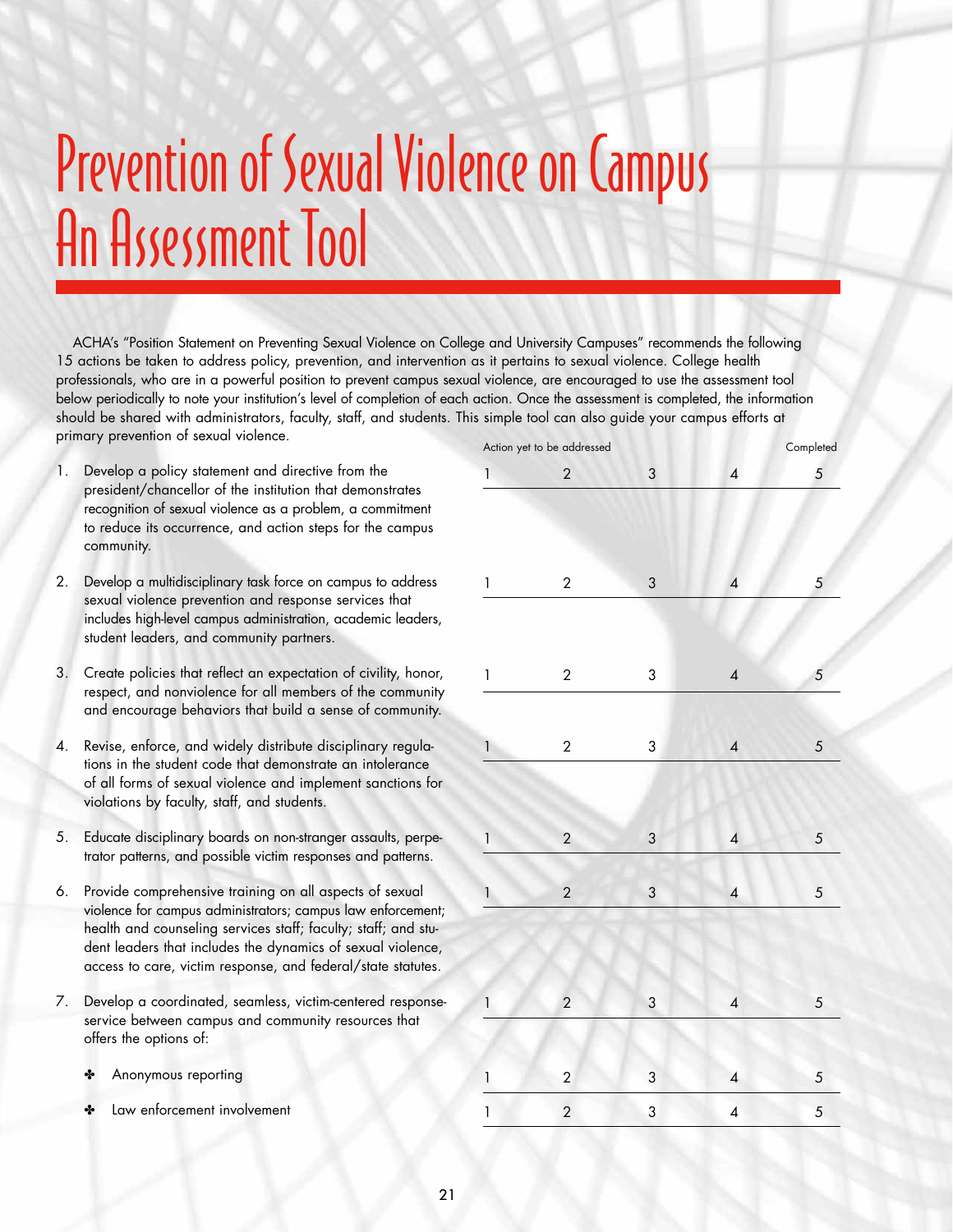# Prevention of Sexual Violence on Campus: An Assessment Tool

|    |                                                                                                                                                                                                 | Action yet to be addressed |                  |   |                | Completed      |  |  |
|----|-------------------------------------------------------------------------------------------------------------------------------------------------------------------------------------------------|----------------------------|------------------|---|----------------|----------------|--|--|
|    | Judicial/disciplinary board actions<br>❖                                                                                                                                                        |                            | 2                | 3 | $\overline{A}$ | $\sqrt{5}$     |  |  |
|    | Medical care/forensic examination<br>❖                                                                                                                                                          |                            | 2                | 3 | 4              | 5              |  |  |
|    | Emergency contraception<br>❖                                                                                                                                                                    |                            | $\mathbf{2}$     | 3 | 4              | 5              |  |  |
|    | Academic/housing accommodations<br>❖                                                                                                                                                            |                            | $\overline{2}$   | 3 | 4              | $\sqrt{5}$     |  |  |
|    | Follow-up counseling, support, and advocacy<br>❖                                                                                                                                                |                            | $\overline{2}$   | 3 | 4              | $\sqrt{5}$     |  |  |
| 8. | Integrate screening for sexual violence into patient history<br>protocols.                                                                                                                      |                            | 2                | 3 | 4              | 5              |  |  |
| 9. | Adhere to federal, state, and local statutes and reporting<br>requirements.                                                                                                                     |                            | $\mathbf{2}$     | 3 | 4              | $\overline{5}$ |  |  |
|    | 10. Integrate sexual violence prevention education into curricular<br>and non-curricular activities.                                                                                            |                            | $\overline{2}$   | 3 | $\overline{A}$ | $\sqrt{5}$     |  |  |
|    | 11. Offer residence hall and extra-curricular activities that are<br>alcohol free.                                                                                                              |                            | $\mathbf{2}$     | 3 | 4              | $\sqrt{5}$     |  |  |
|    | 12. Develop educational/outreach programming that:                                                                                                                                              |                            |                  |   |                |                |  |  |
|    | Recognizes that sexual violence is a learned behavior<br>❖                                                                                                                                      | 1                          | 2                | 3 | 4              | $\sqrt{5}$     |  |  |
|    | Teaches bystander intervention techniques<br>❖                                                                                                                                                  |                            | $\overline{2}$   | 3 | 4              | $\sqrt{5}$     |  |  |
|    | Addresses the role of consent in sexual relationships<br>❖                                                                                                                                      |                            | $\overline{2}$   | 3 | 4              | $\sqrt{5}$     |  |  |
|    | Encourages the involvement of men<br>❖                                                                                                                                                          |                            | $\overline{2}$   | 3 | 4              | $\sqrt{5}$     |  |  |
|    | Addresses alcohol and other drugs issues and the<br>❖<br>connection with sexual violence                                                                                                        |                            | $\overline{2}$   | 3 | 4              | $\sqrt{5}$     |  |  |
|    | Provides concepts that encourage healthy, consensual<br>❖<br>sexual relationships                                                                                                               | 1                          | $\overline{2}$   | 3 | $\overline{A}$ | $\sqrt{5}$     |  |  |
|    | Addresses non-stranger sexual violence and dispels<br>❖<br>traditional beliefs                                                                                                                  |                            | $\overline{c}$   | 3 | 4              | $\sqrt{5}$     |  |  |
|    | Encourages positive role modeling and mentoring for<br>❖<br>men and women                                                                                                                       |                            | $\mathbf{2}$     | 3 | 4              | $\mathfrak{S}$ |  |  |
|    | 13. Create and codify amnesty policies for underage drinking<br>for victims who report sexual assault.                                                                                          |                            | $\mathbf{2}$     | 3 | 4              | $\sqrt{5}$     |  |  |
|    | 14. Invest men in the prevention of sexual violence, including<br>those actions that dehumanize and objectify women.                                                                            |                            | $\overline{2}$   | 3 | 4              | $\sqrt{5}$     |  |  |
|    | 15. Publish and announce the availability of protocols on campus<br>websites for all campus members to access resources, refer-<br>rals, and helping strategies for victims of sexual violence. |                            | $\boldsymbol{2}$ | 3 | $\overline{4}$ | $\sqrt{5}$     |  |  |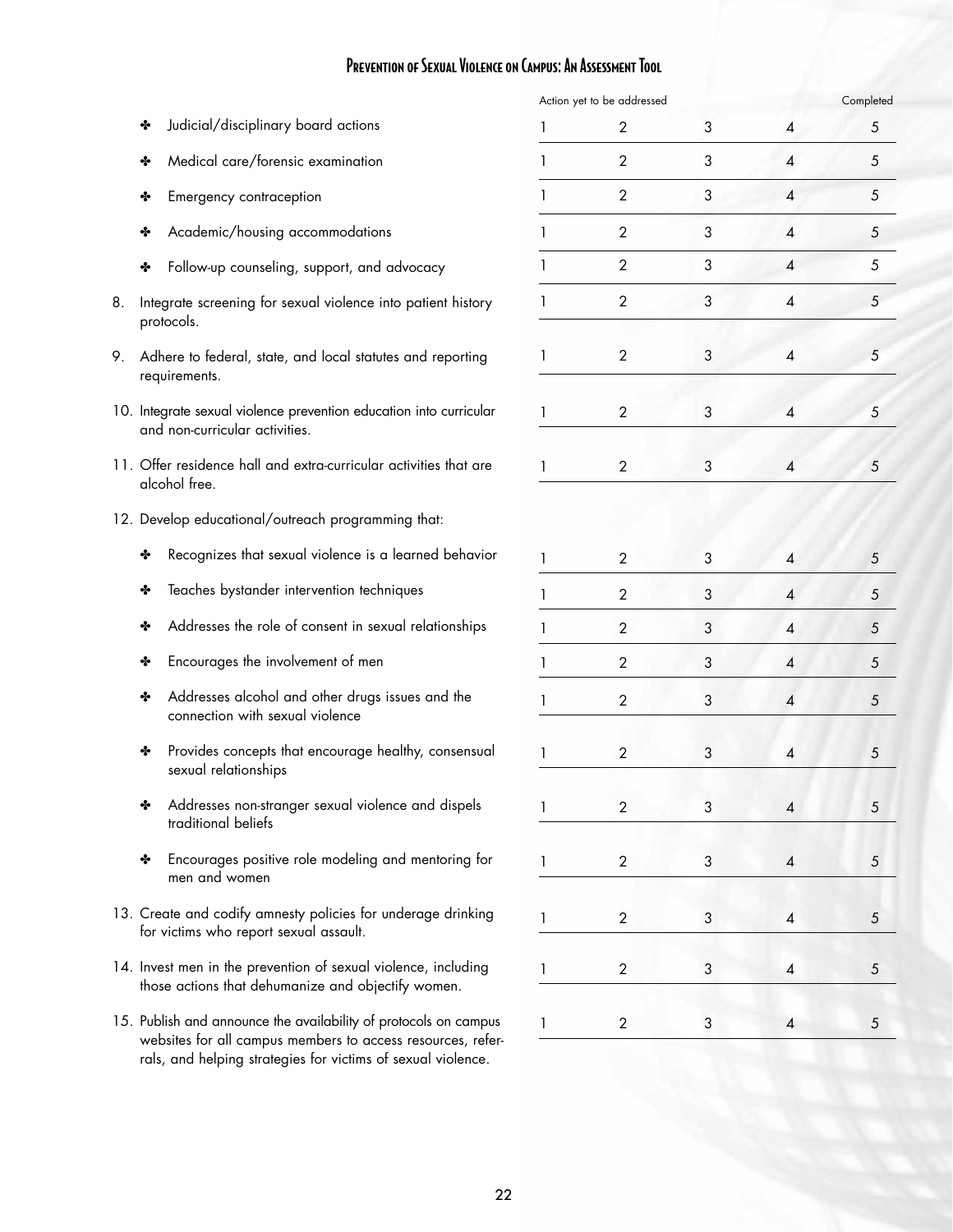# Resources

# **Organizations**

The following organizations provide information and resources on sexual violence prevention issues and/or innovative programs. The list is provided as a starting point and is not intended to be an exhaustive listing. Please note that a listing here is for the reader's convenience and does not represent an endorsement by ACHA. URLs are also subject to change.

**American Academy of Pediatrics** www.aap.org

**California Coalition Against Sexual Assault** www.calcasa.org www.mystrength.org

**Dating Violence Resource Center**  www.ncvc.org

**Higher Education Center for Alcohol and Other Drug Prevention**  www.higheredcenter.org

**International Association of Forensic Nurses**  www.iafn.org

**Men Can Stop Rape**  www.mencanstoprape.org

**Men Stopping Violence**  www.menstoppingviolence.org

**Mentors in Violence Prevention**  www.sportinsociety.org/mvp

**National Alliance to End Sexual Violence** www.naesv.org

**National Crime Prevention Council**  www.ncpc.org

**National Online Resource Center on Violence Against Women**  www.vawnet.org

**National Sexual Violence Resource Center**  www.nsvrc.org

**National Violence Against Women Prevention Research Center**  www.musc.edu/vawprevention

**Office of Justice Programs National Institute of Justice**  www.ojp.usdoj.gov/nij

**Prevention Institute** www.preventioninstitute.org

**Rape, Abuse, and Incest National Network** www.rainn.org

**Security on Campus, Inc.** www.securityoncampus.org

**Sexual Assault Resource Service** www.sane-sart.com

**U.S. Centers for Disease Control and Prevention. National Center for Injury Prevention and Control. Division of Violence Prevention**  www.cdc.gov/injury

**Violence Against Women on Campuses. (U.S. Department of Justice)**  www.ovw.usdoj.gov